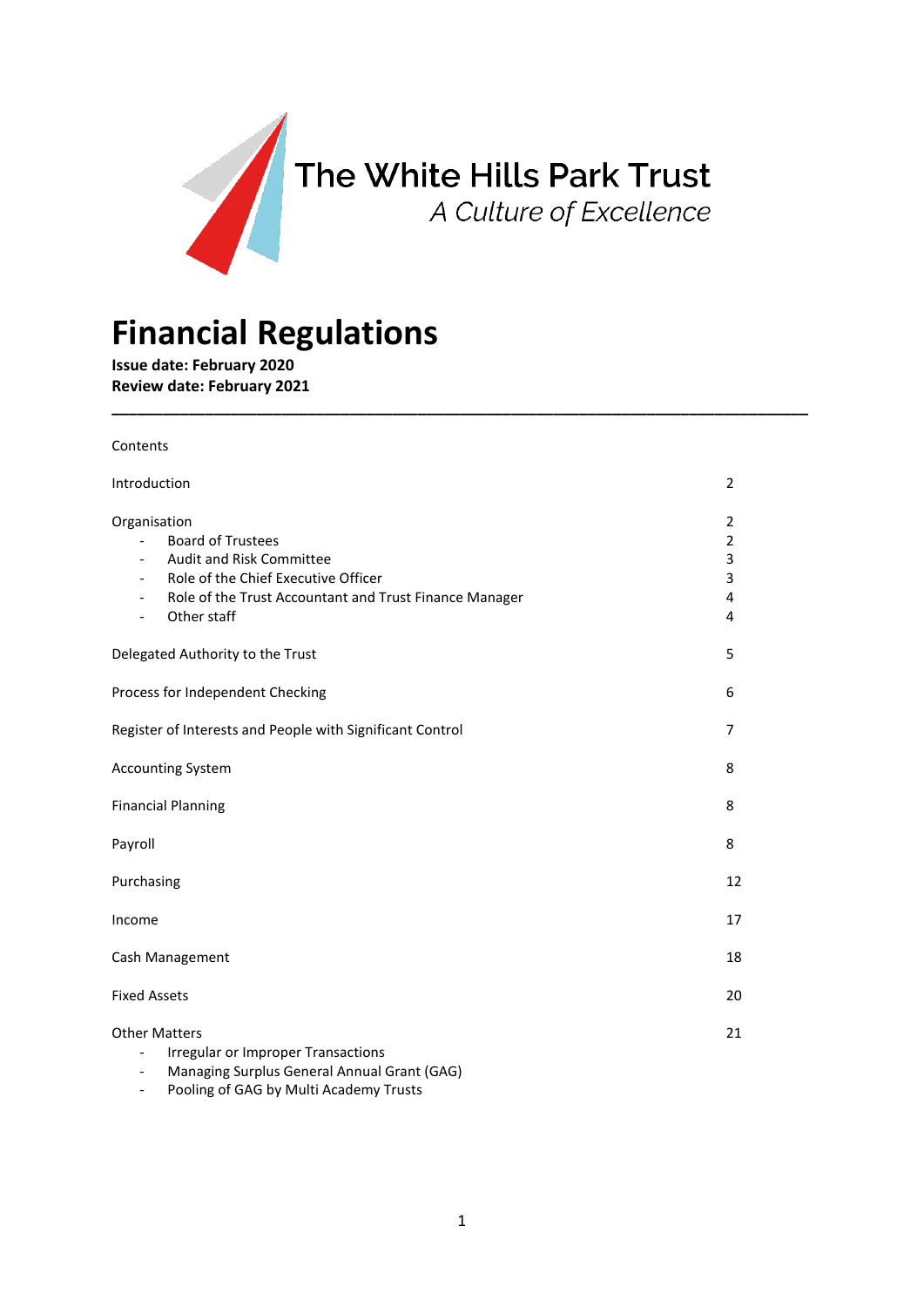# **Introduction**

- 1.1 The purpose of this manual is to ensure that the Academy Trust maintains and develops systems of financial control which conform to the requirements both of propriety and of good financial management. It is essential that these systems operate properly to meet the requirements of our Multi Academy Trust Master Funding Agreement and the individual school Supplemental Agreements with the Secretary of State for Education.
- 1.2 Each school within the Academy Trust must comply with the principles of financial control outlined in the Academies Financial Handbook and any additional Guidance published by the Education and Skills Funding Agency (ESFA). This manual expands on that and provides detailed information on the Academy Trust's accounting procedures and shall be read by all staff with financial responsibilities.
- 1.3 Compliance with the policy is mandatory and any contravention of procedures must be brought to the attention, in the first instance, of the Accounting Officer. For The White Hills Park Trust this office resides with the Chief Executive Officer.
- 1.4 All staff are aware of the Trust's whistleblowing policy and to whom they should report any concerns regarding malpractice and wrongdoing. Any suspected financial irregularity will be reported to the DfE.
- 1.5 The Trust's Audit and Risk Committee will be responsible for reviewing all controls and procedures of financial systems operating within the Trust. A self-assessment of the financial administration and management within each school is carried out at all levels by the Accounting Officer, the Trust Finance Manager, Head teachers and Local Governing Boards.

## **2 Organisation**

2.1 The White Hills Park Trust (WHP) is a Multi-Academy Trust. The Trust is a company limited by guarantee with charitable status and all schools within the White Hills Park Trust are governed by one trust (the members) and a Board of Trustees (Directors).

The Members of the company shall comprise

- 4 Founder members
- The Chairperson of the Board of Trustees
- 2.2 The Members shall appoint up to 12 Trustees, of whom:
	- Up to 8 shall be appointed by the Members
	- Minimum 2 Parent Trustees
- 2.3 The Trustees must establish separate committees to be known as Local Governing Boards for each school and will ensure that, wherever possible, each Local Governing Board shall include at least 2 elected representatives of the parents of pupils attending the relevant schools.
- 2.4 The Academy Trust has defined the responsibilities of each person involved in the administration of the Academy Trust finances to avoid the duplication or omission of functions and to provide a framework of accountability for the Board and staff.

## **3 The Board of Trustees**

3.1 The Board has full responsibility for the administration of the Academy's finances. The main responsibilities and powers of the Board are prescribed in statute, charity law, the Master and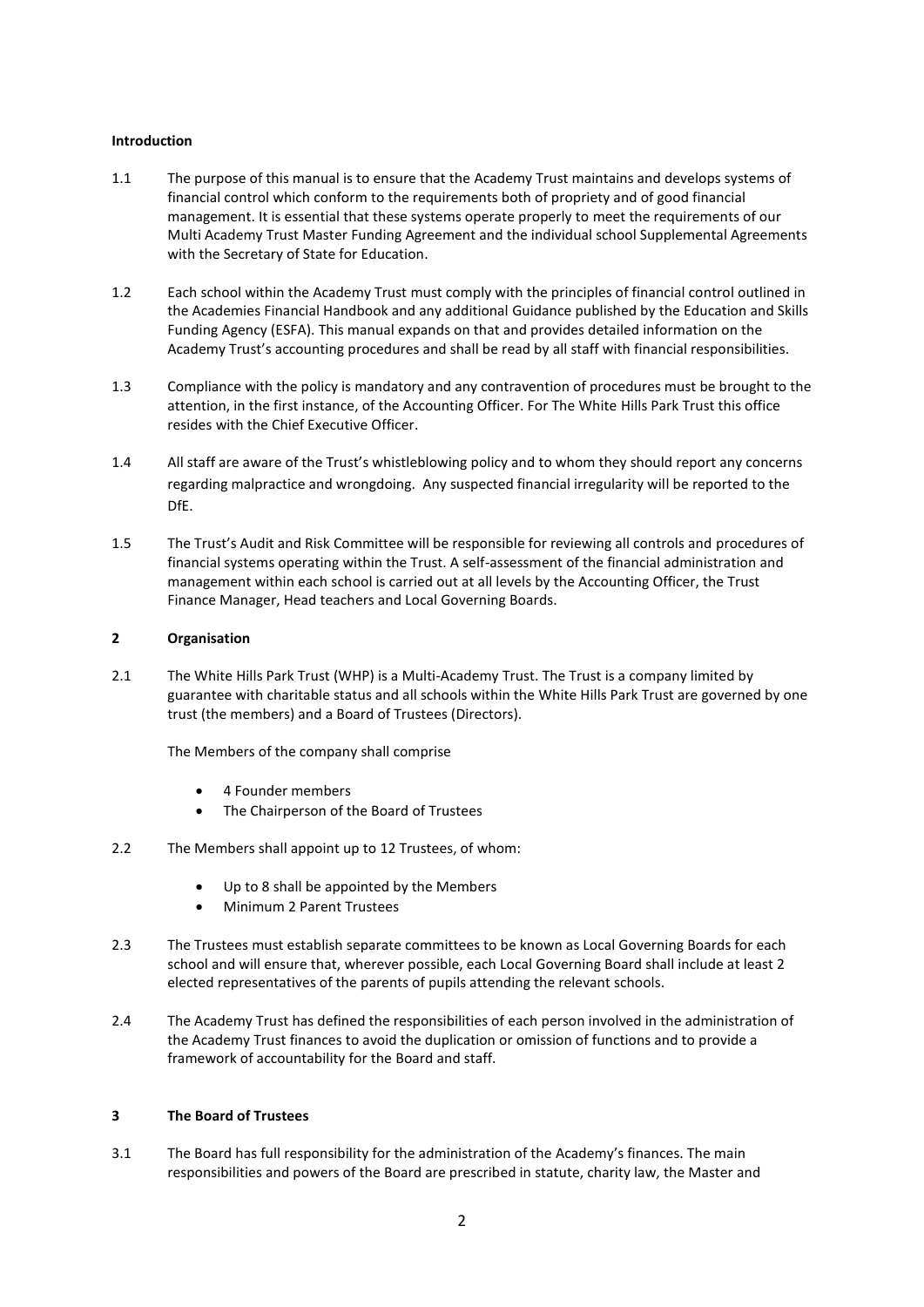Supplemental Funding Agreements between the Academy and the Secretary of State for Education and the Articles of Association. The main responsibilities include:

- Ensuring that the Trust's funds are used in accordance with the law, the Articles of Association, the funding agreement and the Academies Financial Handbook;
- Identify the skills and experience that it needs and address any gaps through recruitment and/or induction, training and other development activities;
- For ensuring economy, efficiency and effectiveness in the use of the funds (Value for Money);
- Providing details of the Academy Trust's governance arrangements in the governance statement within the annual accounts and on the website.
- Understand and comply with their statutory duties to avoid conflicts of interest and to declare an interest in proposed transaction or arrangements
- Approval of the annual budget;
- Create a pay committee that will approve salary progression for teaching staff in line with the new performance related pay and the Trust's own pay policy.

## **4 The Audit and Risk Committee**

- 4.1 The Audit and Risk Committee is a committee of the Board. The Audit and Risk Committee meets at least once a term but more frequent meetings will be arranged if necessary and business conducted only if quorate.
- 4.2 The main responsibilities of the Audit and Risk Committee are detailed in the written terms of reference which have been authorised by the Board. The main responsibilities include:
	- Formulate the annual budget having considered the Academy's development plan and management plan for approval by the full Board.
	- To balance the budget.
	- To provide guidance to the Board and its Committees on financial matters.
	- To monitor the financial affairs of the Academy Trust and to report as appropriate/termly to the Board.
	- To agree financial policies for full Board approval.
	- To consider auditors' reports and arrange for the auditing of any Academy Trust Funds.
	- To monitor finance reporting to the ESFA.
	- To consider any other financial matters and take appropriate action.
	- Ratify and monitor the Academy Trust's health and safety policy
	- To determine matters relating to building maintenance including H&S and lettings outside school hours.
	- Ensure that an annual H&S survey of the Academy premises takes place and reports are received.
	- Ensure the annual accounts are produced in accordance with the requirements of the Companies Act 1985 and the ESFA guidance issued to academies;
	- To authorise the award of contracts over £50,000 subject to formal tendering
	- To authorise financial changes to the Academy personnel establishment
	- Selection, planning and oversight of any capital projects
	- Ensure that the Trust has sufficient insurance cover

## **5 Roles and Responsibilities**

## **Chief Executive Officer (CEO)**

5.1 Within the framework of the Academy Trust development plan as approved by the Board the CEO has overall executive responsibility for the Academy's activities including specifically for financial activities. The CEO is the Trust's appointed Accounting Officer and has responsibility for: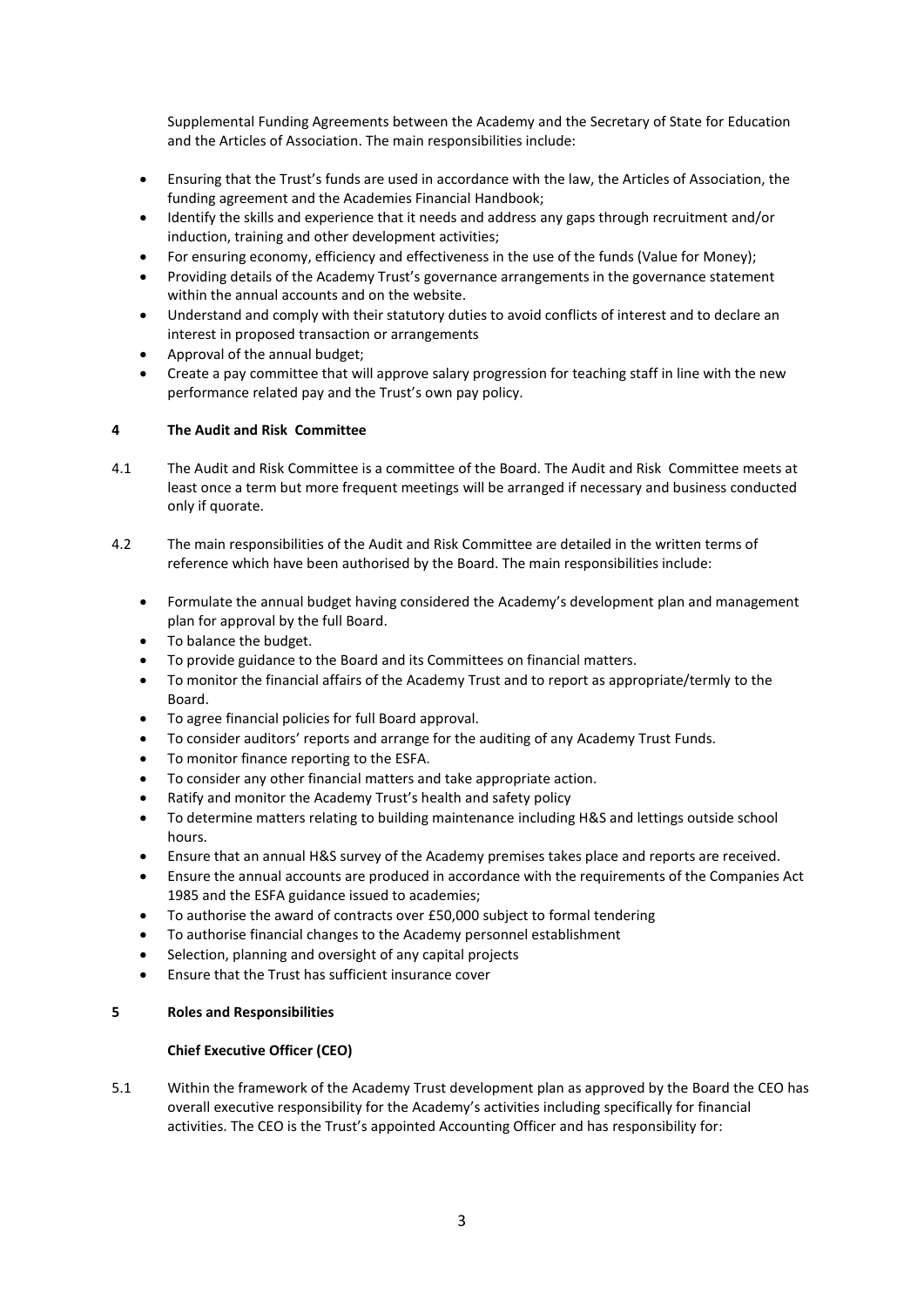- value for money achieving the best possible educational outcomes through the economic, efficient and effective use of resources. A key objective is to achieve value for money not only for the trust but for taxpayers generally.
- regularity dealing with all items of income and expenditure in accordance with legislation, the terms of the trust's funding agreement and the handbook, and compliance with the trust's internal procedures – this includes spending public money for the purposes intended by Parliament
- propriety the requirement that expenditure and receipts should be dealt with in accordance with Parliament's intentions and the principles of parliamentary control – this covers standards of conduct, behaviour and corporate governance
- To complete and sign a statement on regularity, propriety and compliance annually to be submitted to the ESFA with the audited accounts.
- Approving new staff appointments within the authorised establishment, except for any senior staff posts which the Board have agreed shall be approved by them;
- Authorising contracts and orders up to £49,999;
- Authorised signatory for cheques and BACS.
- Authority to authorise the issue and use of Debit Cards
- The Accounting Officer will advise the Board of Trustees in writing, if at any time, in his opinion, any action or policy under consideration by the governing body is incompatible with the terms of the Articles, Academies Financial Handbook or the Funding Agreement.

# **Trust Management Accountant/Trust Finance Manager**

- 5.2 The Trust Management Accountant and the Trust Finance Manager work in close collaboration with the CEO and the Trust Operations Director through whom they are responsible to the Board. The Trust Management Accountant and the Trust Finance Manager also have direct access to the Board members via the Audit and Risk Committee. The main responsibilities of the Trust Management Accountant and the Trust Finance Manager are:
	- The day to day management of financial issues including the establishment and operation of a suitable accounting system;
	- The management of the Academy Trust's financial position at an operational level within the framework for financial control determined by the Board;
	- The maintenance of effective systems of internal control;
	- Maintenance of adequate fixed asset registers
	- Ensuring that the annual accounts are properly presented and adequately supported by the underlying books and records of the Academy Trust;
	- The preparation of monthly management accounts, including income and expenditure reports, cash flow forecasts and a balance sheet;
	- Authorising orders below £5000 in conjunction with budget holder;
	- Signing cheques and authorising BACs payments in conjunction with the CEO or other authorised signatory and
	- Ensuring forms and returns are sent to the ESFA in line with the timetable in the ESFA guidance.

## **Other Staff**

5.3 Other members of staff, primarily the Finance Assistant, Senior Finance Officers and budget holders, will have some financial responsibilities and these are detailed in the following sections of this manual. All staff are responsible for the security of the Academy Trust's property, for avoiding loss or damage, for ensuring economy and efficiency in the use of resources and for conformity with the requirements of the Academy Trust's financial procedures.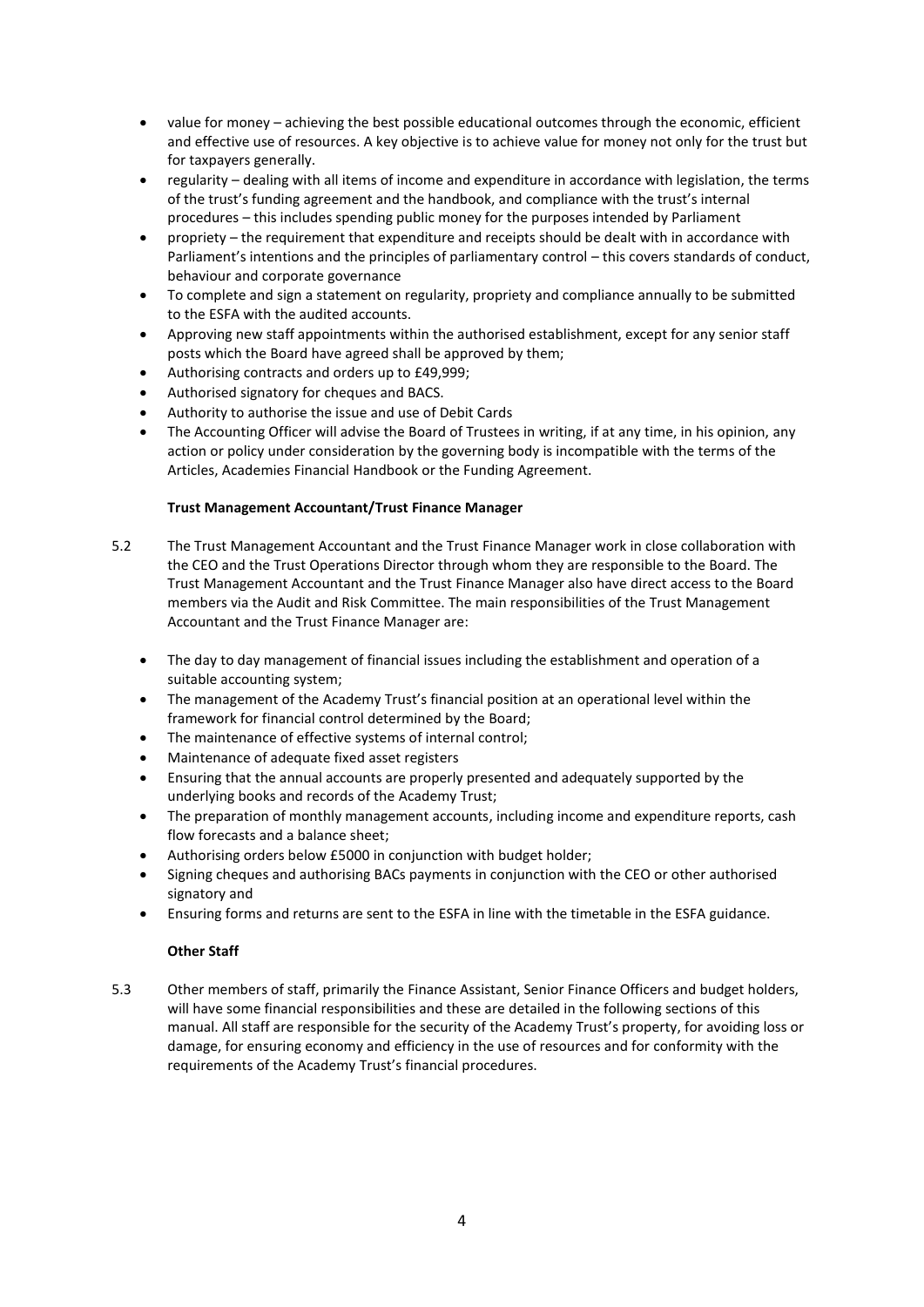## **6 Delegated Authority to the Trust**

The delegated authority over different categories of financial transactions is set out below from the ESFA:

## **Liabilities and write-offs**

Academy Trusts may write off debts and losses, including any uncollected fines up to the following delegated limits:

- 1% of total annual income or £45,000 (whichever is smaller) per single transaction
- Cumulatively, 2.5% of total annual income in any one financial year per category of transaction for any trusts that have not submitted timely, unqualified financial returns for the previous two financial years. This category includes new academies that have not had the opportunity to produce two years of financial statements
- Cumulatively, 5% of total annual income in any one financial year per category of transaction for any trusts that have submitted timely, unqualified financial returns for the previous two financial years

In relation to these limits, the amounts for write offs are before any successful claims from an insurer and total income is defined as grant income as disclosed in the Trust's last set of audited accounts.

Beyond these limits the Trust must seek and obtain explicit and prior approval of the Secretary of state (through the ESFA) to the transaction.

# **Severance Payments**

If the Trust is considering making a staff severance payment above the contractual entitlement, it must consider the following issues:

- Whether such a payment is justified, based on a legal assessment of the chances of the Trust successfully defending the case at tribunal. If the legal assessment suggests a better than even chance of winning, there is no rationale for setting the case. But where the case will be lost, there is a justifiable rationale for the settlement
- If the settlement is justified, the Trust would then need to consider the level of settlement. This must be less than the legal assessment of what the relevant body (eg an Employment Tribunal) is likely to award in the circumstances

Special severance payments should not be made where they could be seen as a reward for failure, such as dismissal for gross misconduct or poor performance. The only acceptable rationale in the former case would be where the claimant will win an Employment Tribunal claim because of employment law procedural errors. In the latter, an acceptable comparison would be the time and cost of taking someone through performance management and improvement procedures.

If the Trust is considering making a compensation payment it must consider whether the proposed payment is based on a careful appraisal of the facts, including legal advice and that value for money will be achieved. It is also good practice to consider routinely whether particular cases reveal concerns about the soundness of the control systems; and whether they have been respected as expected. It is also important to take any necessary steps to put failings right.

Where the Trust is considering making a special staff severance payment or compensation payment above the contractual entitlement of £50,000 or more, prior approval will need to be sought from HM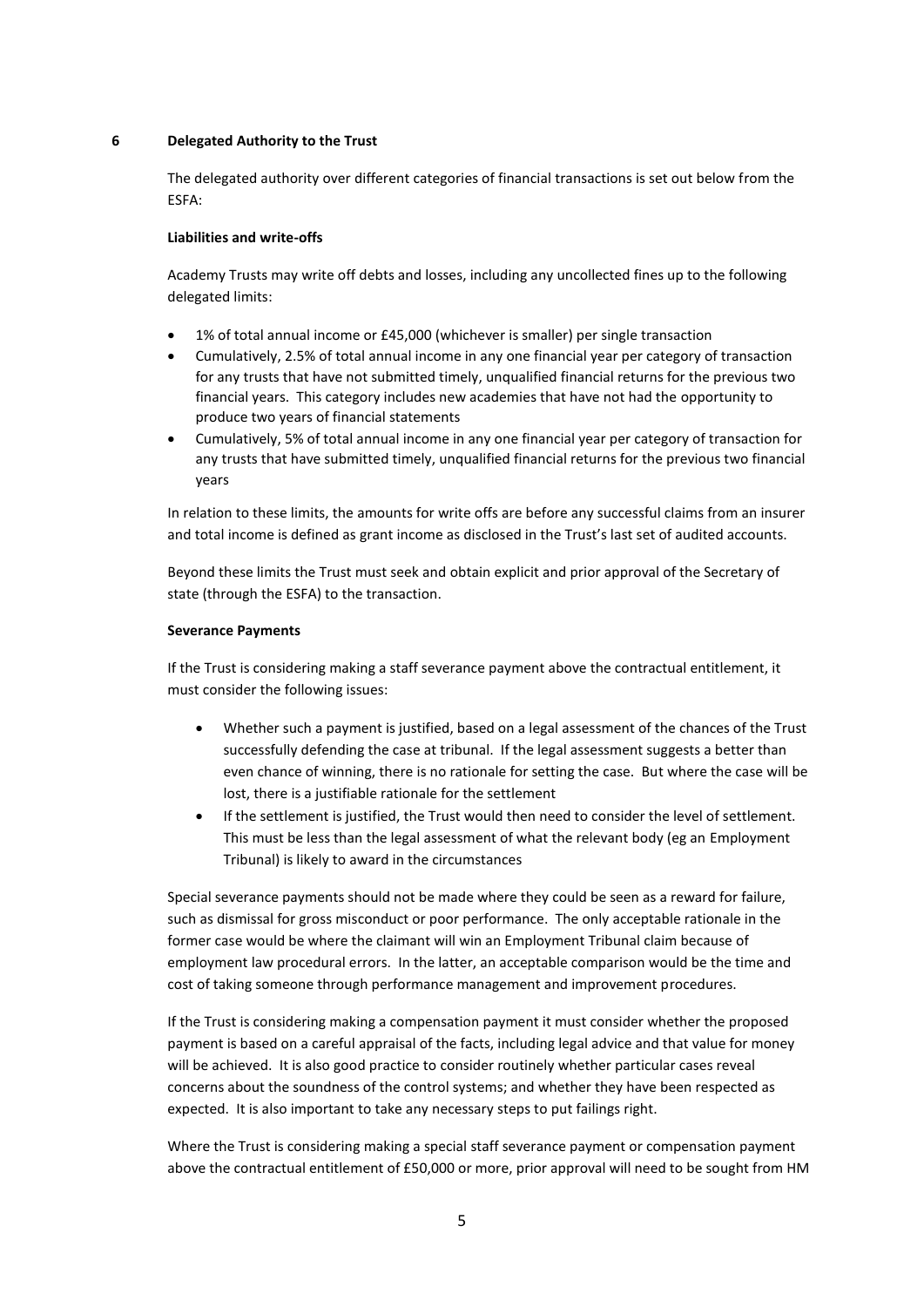Treasury, via the ESFA, before any such payment can be made. The Trust in this situation should speak to their ESFA contact at the earliest opportunity to discuss.

For the avoidance of doubt, the following examples illustrate where HMT approval would be required:

- Statutory/contractual payment of £40k + enhancement of £20k = HMT approval not required
- Statutory/contractual payment of £60k + enhancement of £20k = HMT approval not require
- Statutory/contractual payment of £60k + enhancement of £50k = HMT approval required for the £50k enhancement only

## **Asset sales, leases and tenancy agreements**

There are two types of lease, as defined under relevant financial reporting standards. There are finance leases (which are a form of borrowing) and there are operating leases (which do not involve borrowing). Trusts that are in any doubt as to whether or not any particular lease does or does not involve an element of borrowing should resolve the issue by contacting their professional financial adviser and/or external auditor.

Academy trusts must seek and obtain prior written approval from the Secretary of State, via the ESFA, for the following leasing transactions:

- Taking up a finance lease on any class of asset for any duration from another party, as this would represent borrowing
- Taking up a leasehold or tenancy agreement on land or buildings from another party for a lease term of more than five years
- Granting a leasehold or tenancy agreement on land or buildings to another party for a lease term of more than five years

Academy trusts may take out and grant other types of lease (ie other than finance leases, leaseholds and tenancy agreements as described above), without the Secretary of State's approval. For the avoidance of doubt this means that operating leases on assets that are not land and buildings do not require the Secretary of State's approval. Leases should be disclosed in Trusts' annual accounts in accordance with the Academies Accounts Direction.

If an Academy trust does wish to enter into a lease that requires the Secretary of State's consent, then the Trust will need to contact the ESFA in the first instance. Trusts must ensure that any lease arrangement maintains the principles of regularity, propriety and value for money, whether or not the approval of the Secretary of State is required.

## **7 Process for Independent Checking**

#### **Financial controls, systems, transactions and risks.**

Every Academy trust must have in place a process for independent checking of financial controls, systems, transactions and risks.

The Audit and Risk Committee for the Trust will undertake the responsibility for the process for independent checking of financial controls, systems, transactions and risks.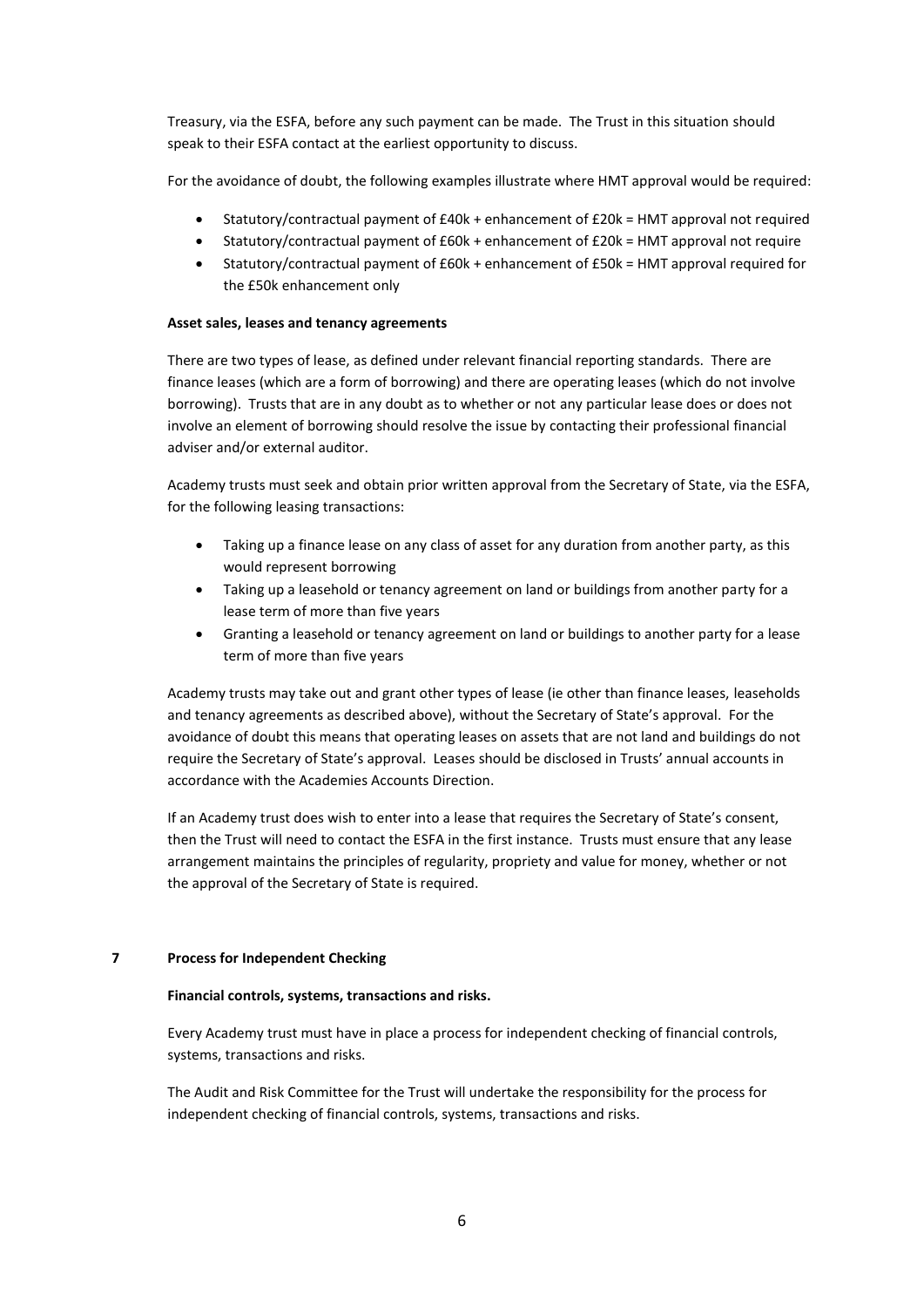The committee will review the risks to internal financial control at the Trust and agree an annual programme of work that will address these risks, inform the statement of internal control and, so far as is possible, provide assurance to the external auditors.

This programme will be managed through one or more of the following options:

- The work of an internal audit service (either in-house, bought-in or provided by a sponsor
- The performance of a supplementary programme of work by the Trust's external auditor
- Completing the work by peer review

## **Investigation of Fraud and Irregularity**

The personal responsibilities of accounting officer responsibilities extend to the prevention of loss through fraud and irregularity. However, in addition to the accounting officer's responsibilities, the members of a trust are also responsible for preventing such losses of public funds, and this means that members, trustees and governors must be aware of the risk of fraud and irregularity to occur within their organisations and they must, as far as possible, address this risk in their internal control and assurance arrangements by putting in place proportionate controls. The Trust is also responsible for ensuring appropriate action is taken where fraud and irregularity is suspected or identified. The Fraud Policy outlines the procedures to be adopted in such an event.

All instances of fraud or theft committed against the Trust, whether by employees or governors or third parties, above £5,000 must be reported by the Trust to the ESFA. Any unusual or systematic fraud, regardless of value, must also be reported.

The ESFA reserves the right to conduct or commission its own investigation into actual or potential fraud, theft or irregularity in any school within the Trust either as the result of a formal notification from the Trust itself or as the result of other information received.

## **Appointment of External Auditors**

The Trust is required to submit the accounts for an annual audit. This means that external auditors need to be appointed. The appointment should be for a one year period renewable at the discretion of the Trust.

The auditors are required to give an opinion on whether:

- The financial statements have been prepared in accordance with the Financial Reporting and Annual Accounts Directions issued by the EFA
- Proper accounting records have been kept by the Trust throughout the financial year
- Grants made by the Trust have been applied for the purposes intended

The Trust should arrange for on-going monitoring of the performance of the auditors to be undertaken by the Audit and Risk Committee.

## **8 Register of Interests and People with Significant Control (PSC'S)**

8.1 It is important for anyone involved in spending public money to demonstrate that they do not benefit personally from the decisions they make. To avoid any misunderstanding that might arise all Academy Trust Board members and staff, are required to declare any financial interests they have in companies or individuals from whom the Academy Trust may purchase goods or services. The register is open to public inspection and for Trustees will be published on the Trust's web-site.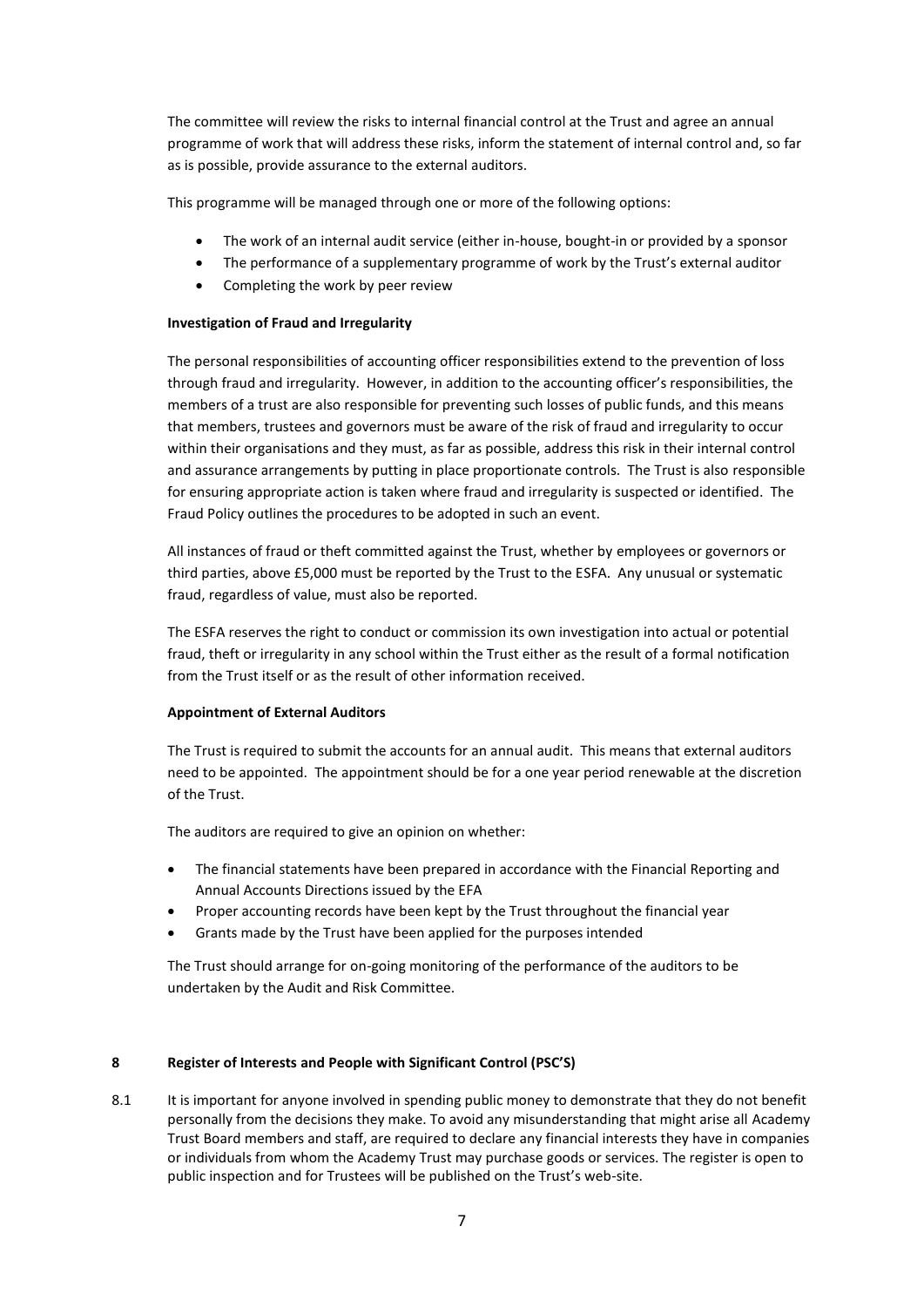- 8.2 The register shall include all business interests such as directorships, share holdings or other appointments of influence within a business or organisation which may have dealings with the Academy Trust. The disclosures shall also include business interests of relatives such as a parent or spouse or business partner where influence could be exerted over a Board member or a member of staff by that person.
- 8.3 The existence of a register of business interests does not, of course, detract from the duties of Board members and staff to declare interests whenever they are relevant to matters being discussed by the Board or a committee. Where an interest has been declared, Board members and staff shall not attend that part of any committee or other meeting.
- 8.4 Companies and LLPs have an obligation to set up and maintain a register of individuals or legal entities which shows who has significant control over the company. Charitable companies limited by guarantee, which include academy trusts and all wholly-owned trading subsidiaries of academy trusts, will be subject to the regime.
- 8.5 The PSC register will be maintained by the Trust and an annual statement made through the return required by Companies House.

# **9 Accounting system**

9.1 All the financial transactions of the Academy must be recorded on the approved accounting system (currently PS Financials).

The system is operated by the Finance Department and consists of:

- Nominal Ledger
- Purchase Ledger
- Staff Ledger
- Sales Ledger
- School Fund
- VAT Ledger
- Fixed Asset Ledger
- Facilities Ledger
- 9.2 Payroll is outsourced to Nottinghamshire County Council.

# **10 System Access**

- 10.1 Entry to the accounting system is password restricted and the Trust Finance Manager is responsible for implementing a system which ensures that passwords are changed as appropriate
- 10.2 Access to the component parts of the accounting system can also be restricted and the Trust Finance Manager is responsible for setting access levels for all members of staff using the system.

## **11 Back-up Procedures**

- 11.1 The Trust IT Services Manager and his team are responsible for ensuring that there are effective back up procedures for the system. The White Hills Park Trust runs a disk backup system using Veeam backup and replication with a full backup and increments of 100 on all mission critical services and servers. Restores can be done from any point in the last 100 days.
- 11.2 A hard copy of the nominal ledger and audit trail should be printed each month and should be stored separately from the accounting system in a fireproof container.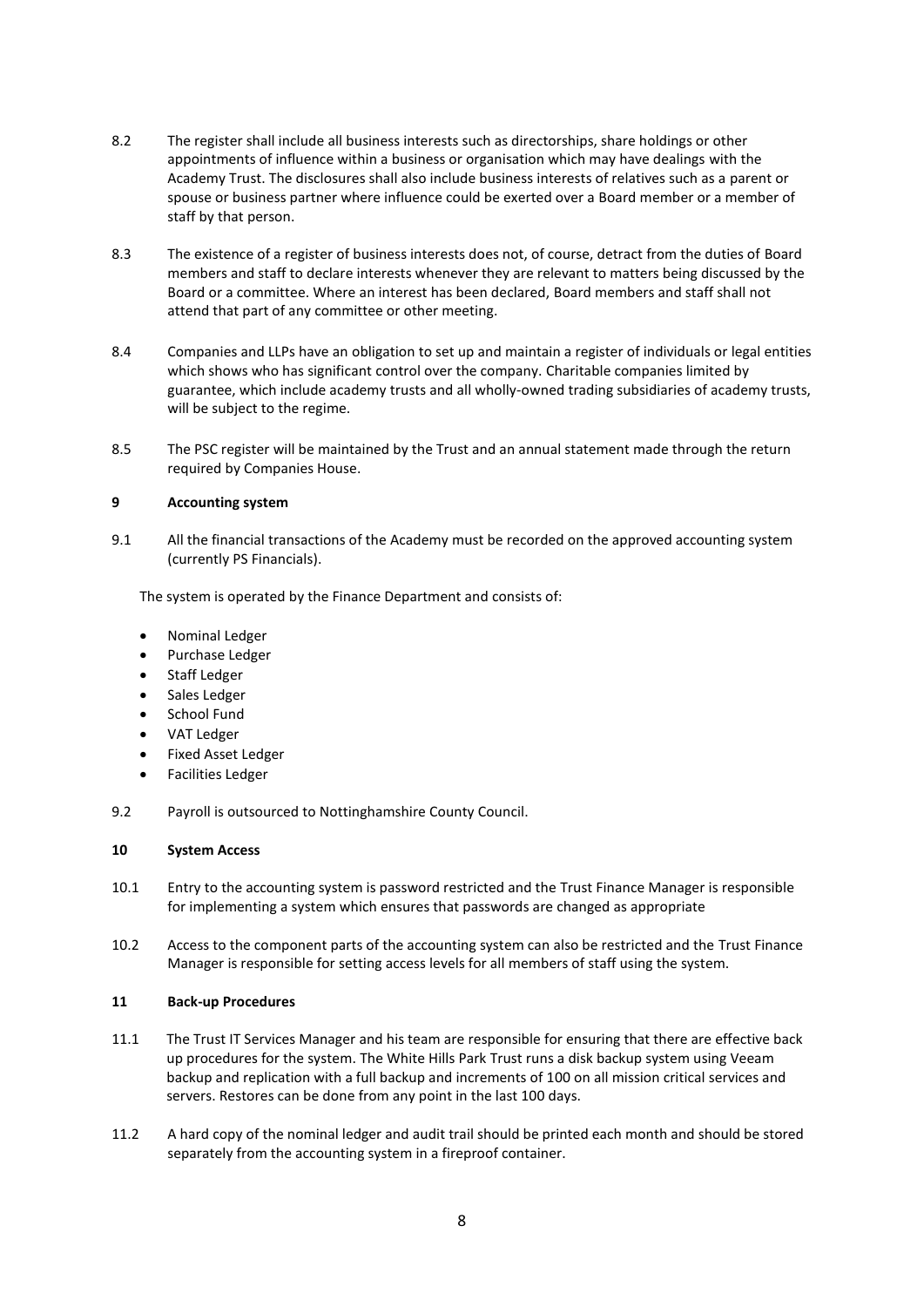11.3 The Trust Operations Director shall prepare a disaster recovery plan in the event of loss of accounting facilities or financial data. This shall link in with the annual assessment made by Board members of the major risks to which the Academy is exposed and the systems that have been put in place to mitigate those risks.

# **12 Transaction Processing**

- 12.1 All transactions input to the accounting system must be authorised in accordance with the procedures specified in this manual. The detailed procedures for the operation of the payroll, the purchase ledger and the sales ledger are included in the following sections of the manual. All internal Bank Transfers are undertaken by the Trust Finance Manager only, are authorised by the CEO/Trust Operations Director by way of Month End Reports, and retained for external audit.
- 12.2 NB Detailed information on the operation of the accounting system can be found in the user manuals held in the Finance Office.

# **13 Transaction Reports**

- 13.1 The Trust Management Accountant and the Trust Finance Manager will obtain and review system reports to ensure that only regular transactions are posted to the accounting system. The report obtained and reviewed will include:
	- Management accounts summarising expenditure and income against budget at budget holder level.

# **14 Reconciliations**

- 14.1 The Trust Finance Manager will have responsibility for ensuring the following reconciliations are performed each month and that any reconciling or balancing amounts are cleared as follows:
	- sales ledger control account:
	- purchase ledger control account;
	- payroll control account;
	- all suspense accounts and
	- Bank balance per the nominal ledger to the bank statement.
- 14.2 Any unusual or long outstanding reconciling items must be brought to the attention of the Resources Committee.

## **15 Financial planning**

- 15.1 The Academy Trust prepares both medium term and short-term financial plans.
- 15.2 The medium term financial plan is prepared as part of the development planning process. The development plan indicates how the Academy Trust's educational and other objectives are going to be achieved within the expected level of resources over the next three years.
- 15.3 The development plan provides the framework for the annual budget. The budget is a detailed statement of the expected resources available to the Academy Trust and the planned use of those resources for the following year.
- 15.4 The development planning process and the budgetary process are described in more detail below.

## **16 Academy Trust Development Plan**

16.1 The development plan is concerned with the future aims and objectives of the Academy Trust and how they are to be achieved; that includes matching the Academy Trust's objectives and targets to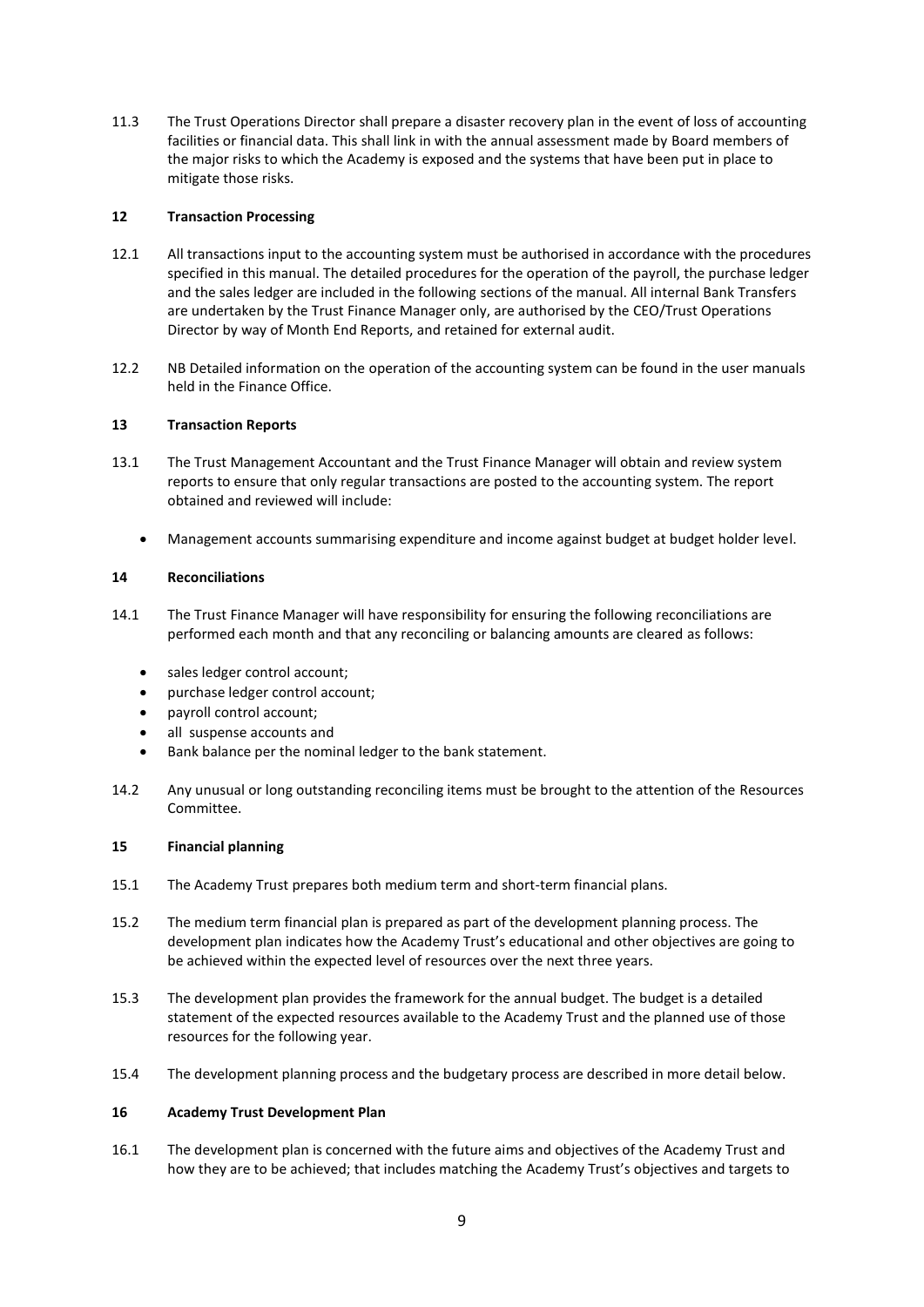the resources expected to be available. Plans shall be kept relatively simple and flexible. They are the "big picture" within which more detailed plans may be integrated.

- 16.2 The form and content of the development plan are matters for the Academy Trust to decide but due regard should be given to the matters included within the guidance to Academies and any annual guidance issued by the ESFA.
- 16.3 Each year the CEO will propose a planning cycle and timetable to the Board which allows for:
	- A review of past activities, aims and objectives "did we get it right?"
	- Definition or redefinition of aims and objectives "are the aims still relevant?"
	- Development of the plan and associated budgets "how do we go forward?"
	- implementation, monitoring and review of the plan "who needs to do what by when to make the plan work and keep it on course" and
	- Feedback into the next planning cycle "what worked successfully and how can we improve?"
- 16.4 The timetable will specify the deadlines for the completion of each of the key stages described above. Lead responsibility for the completion of each of the stages will be assigned by the CEO.
- 16.5 The completed development plan will include detailed objectives for the coming academic year and outline objectives for the following two years. The plan shall also include the estimated resource costs, both capital and revenue, associated with each objective and success criteria against which achievement can be measured.
- 16.6 For each objective the lead responsibility for ensuring progress is made towards the objective will be assigned to a specified individual. The responsible manager shall monitor performance against the defined success criteria throughout the year and report to the senior management team on a regular basis. The senior management team will report to the Board if there is a significant divergence from the agreed plan and will recommend an appropriate course of action.

## **17 Annual Budget**

- 17.1 The Trust Management Accountant and the Trust Finance Manager are responsible for preparing and obtaining approval for the annual budget. The budget must be approved by the CEO, Trust Operations Director, the Audit and Risk Committee and the full Board.
- 17.2 The approved budget must be submitted to the ESFA in accordance with the issued timetable each year and the Trust Management Accountant is responsible for establishing a timetable which allows sufficient time for the approval process and ensures that the submission date is met.
- 17.3 The annual budget will reflect the best estimate of the resources available to the Academy Trust for the forthcoming year and will detail how those resources are to be utilised. There shall be a clear link between the development plan objectives and the budgeted utilisation of resources.
- 17.4 The budgetary planning process will incorporate the following elements:
	- forecasts of the likely number of pupils to estimate the amount of ESFA grant receivable;
	- review of other income sources available to the Academy Trust to assess likely level of receipts;
	- review of past performance against budgets to promote an understanding of the Academy Trust cost base;
	- Identification of potential efficiency savings and review of the main expenditure headings in light of the development plan objectives and the expected variations in cost e.g. pay increases, inflation and other anticipated changes.

## **18 Balancing the Budget**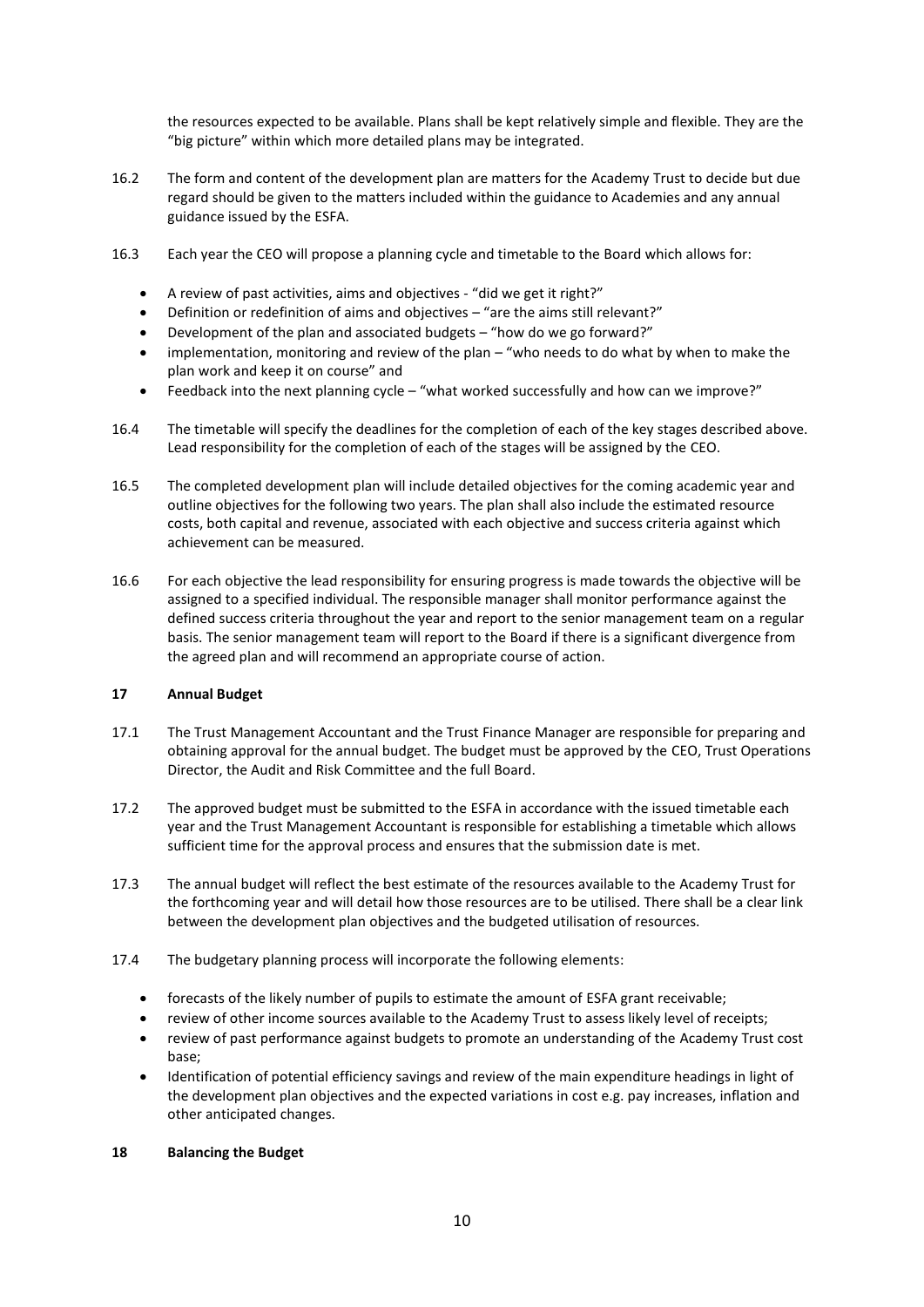18.1 Comparison of estimated income and expenditure will identify any potential surplus or shortfall in funding. If shortfalls are identified, opportunities to increase income shall be explored and expenditure headings will need to be reviewed for areas where cuts can be made. This may entail prioritising tasks and deferring projects until more funding is available. Plans and budgets will need to be revised until income and expenditure are in balance. If a potential surplus is identified, this may be held back as reserves or alternatively allocated to areas of need.

# **19 Finalising the Budget**

- 19.1 Once the different options and scenarios have been considered, a draft budget shall be prepared by the Trust Management Accountant and the Trust Finance Manager for approval by the CEO, Trust Operations Director, Audit and Risk Committee and the full Board. The budget shall be communicated to all staff with responsibility for budget headings so that everyone is aware of the overall budgetary constraints.
- 19.2 The budget shall be accompanied by a statement of assumptions and hierarchy of priorities so that if circumstances change, it is easier for all concerned to take remedial action. The budget shall be seen as a working document which may need revising throughout the year as circumstances change.

# **20 Monitoring and Review**

- 20.1 Monthly management reports will be prepared by the Trust Management Accountant. The reports will detail actual income and expenditure against the budget at a summary level for the CEO and the Trustees. The (Senior) Finance Officer will prepare budget statements for budget holders and this process will be overviewed by the Trust Finance Manager.
- 20.2 Any potential overspend against the budget must in the first instance be discussed with the CEO and the Trust Operations Director. The accounting system will not allow payments to be made against an overspent budget without the approval of the Trust Finance Manager.
- 20.3 The monitoring process shall be effective and timely in highlighting variances in the budget so that differences can be investigated and action taken where appropriate. If a budget overspend is forecast it may be appropriate to vire money from another budget or from the contingency. Budget virements may be agreed by the CEO or Academy Head Teacher if there is no change to the overall position of the budget. All budget adjustments that impact on the overall position of the budget must be authorised by the Resources Committee.

# **21 Payroll**

- 21.1 The main elements of the payroll system are:
	- staff appointments;
	- payroll administration and
	- Payments.

## **22 Staff Appointments**

22.1 The CEO has authority to appoint staff within the authorised establishment except for Deputy Head Teachers or other senior posts whose appointments must follow consultation with the Board members. The Trust Operations Manager maintains personnel files for all members of staff which include contracts of employment. All personnel changes will be notified to the Trust Finance Manager.

## **23 Payroll Administration**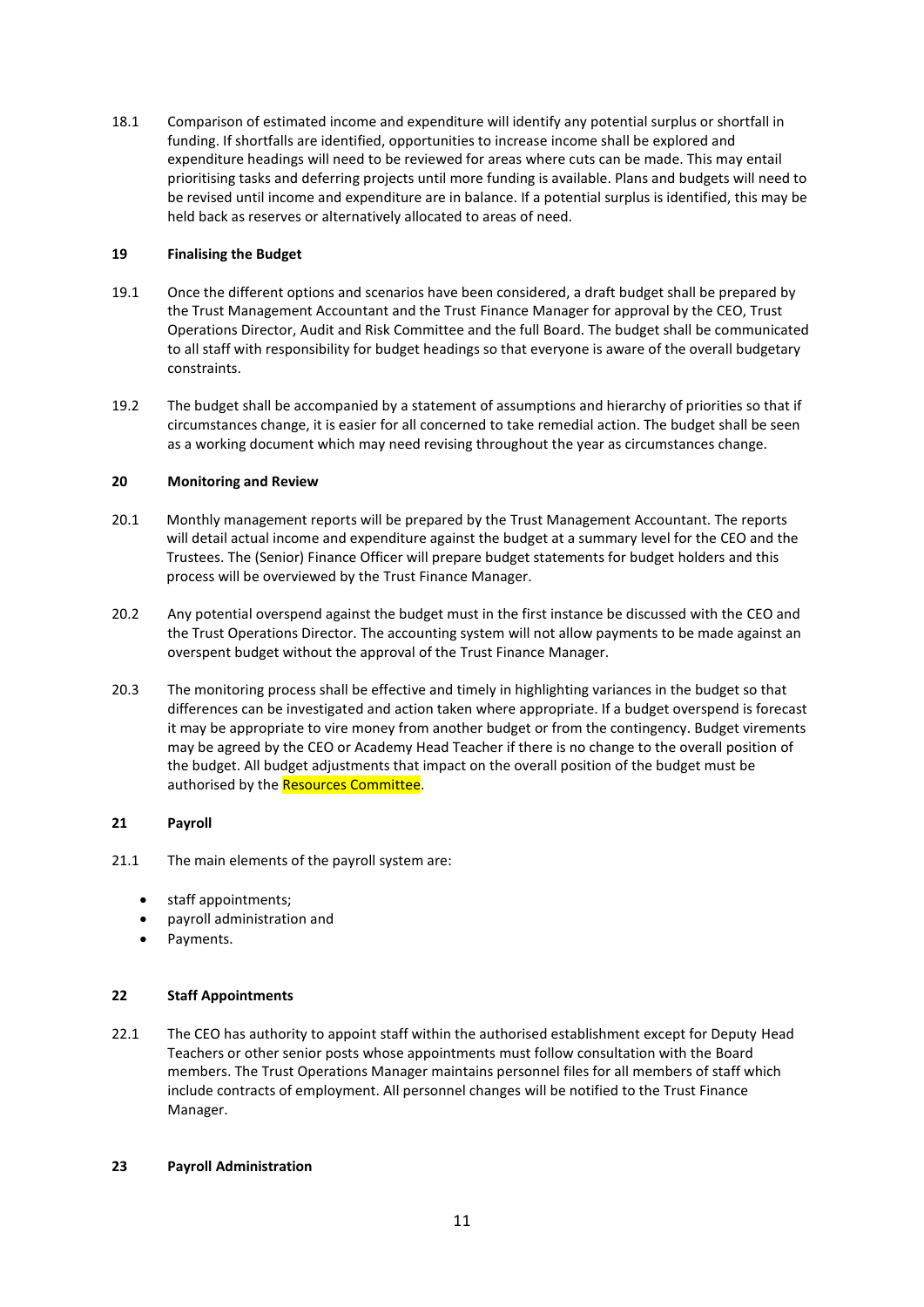- 23.1 The Academy payroll is administered via the Payroll Department at the Nottinghamshire County Council. Access to the system is password controlled. Password control procedures and back-up arrangements are in place.
- 23.2 All staff are paid monthly through the Nottinghamshire County Council payroll package. A master file is created for each employee which records:
	- salary;
	- bank account details;
	- taxation status:
	- personal details and
	- Any deductions or allowances payable.
- 23.3 New master files can only be created by authorised staff.
- 23.4 The Cover Manager records details for all staff in respect of sickness and other absences. The Trust Operations Assistant consolidates this information and submits the information to the Payroll Department on a monthly basis directly onto the payroll system through the BMS system. Any new appointments or terminations are notified to the Payroll Department by the Trust Operations Manager or Trust Operations Assistant.

#### **24 Payments**

- 24.1 After the payroll has been processed but before payments are dispatched a print of salary payments by individual and showing the amount payable in total shall be obtained from payroll. The print is reviewed, compared to the gross/net listing.
- 24.2 All salary payments are made by BACS.
- 24.3 The payroll system automatically calculates the deductions due from payroll to comply with current legislation. The major deductions are for tax, National Insurance contributions and pensions. The amounts payable are summarised and reconciliations for these amounts shall be prepared by the Trust Finance Manager and authorised for payment by the Trust Finance Manager and the CEO or other authorised cheque signatory if one is unavailable, by the due date.
- 24.4 After the payroll has been processed the nominal ledger will be updated. Postings will be made both to the payroll control account and to individual cost centres. The Trust Finance Manager shall review the payroll control account each month to ensure the correct amount has been posted from the payroll system, individual cost centres have been correctly up-dated and to identify any amounts posted to the suspense account. This is signed off by the CEO on a monthly basis as part of the month end process.
- 24.5 On an annual basis the Trust Management Accountant must check a sample of members of staff to ensure that the gross pay per the payroll system agrees to the contract of employment held on the personnel file.

# **25 Purchasing**

25.1 The Academy Trust wants to achieve the best value for money from all our purchases. This means they want to get what they need in the correct quality, quantity and time at the best price possible. A large proportion of their purchases will be paid for with public funds and they need to maintain the integrity of these funds by following the general principles of: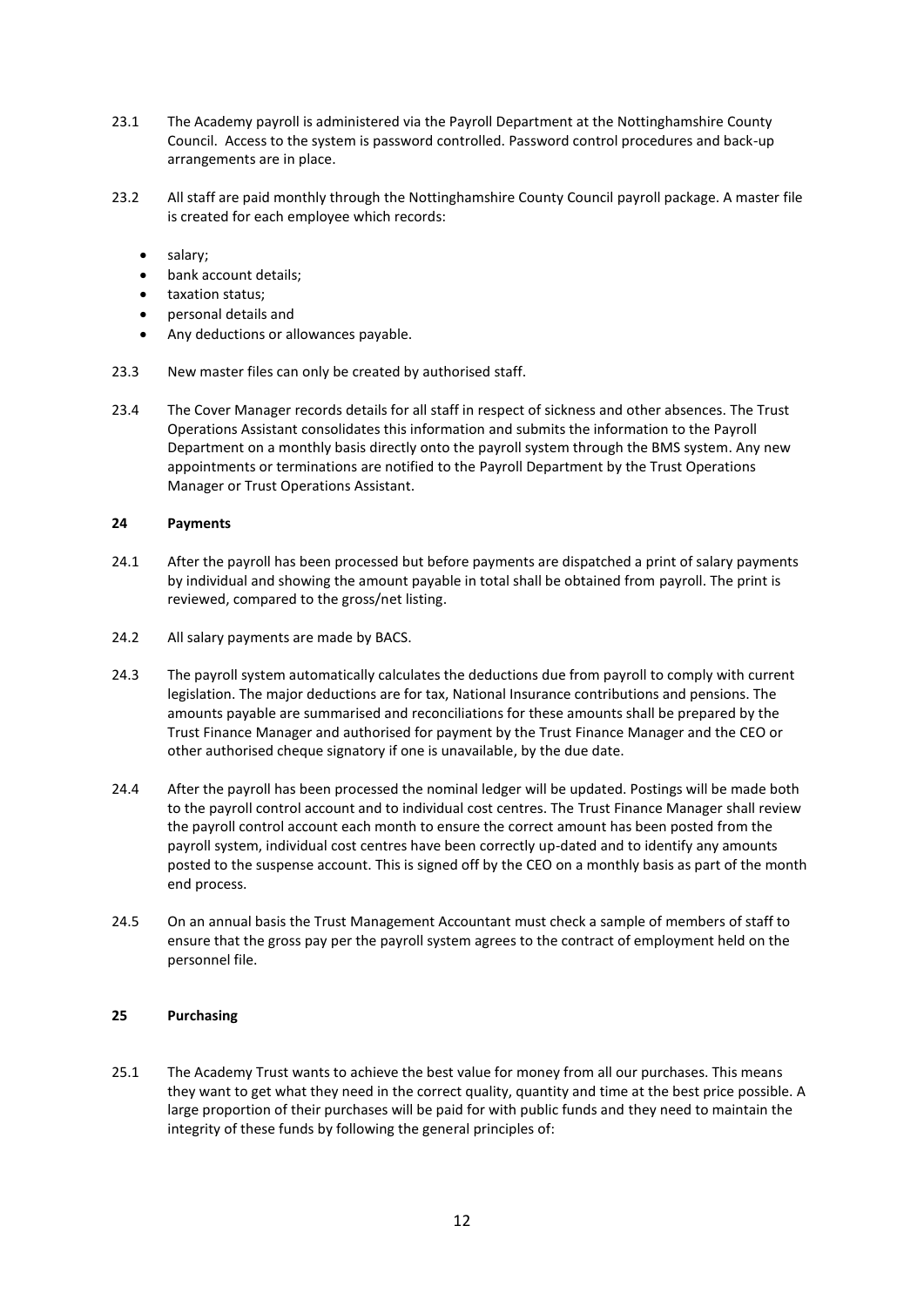- Probity, it must be demonstrable that there is no corruption or private gain involved in the contractual relationships of the Academy Trust;
- Accountability, the Academy is publicly accountable for its expenditure and the conduct of its affairs;
- Fairness, that all those dealt with by the Academy Trust are dealt with on a fair and equitable basis.

## **26 Routine Purchasing**

- 26.1 Budget holders will be informed of the budget available to them. It is the responsibility of the budget holder to manage the budget and to ensure that the funds available are not overspent. A print detailing actual expenditure against budget will be supplied to each budget holder and budget holders are encouraged to keep their own records of orders placed but not paid for.
- 26.2 Routine purchases in accordance with current delegation of authority can be ordered by budget holders. A quote or price must always be obtained before any order is placed.
- 26.3 All orders must be made, or confirmed, in writing using an official requisition form available on the L:\ drive. Requisitions must bear the signature of the budget holder or be e-mailed from a validated email address and must be forwarded to the Finance Office where the Finance department will check to ensure adequate budgetary provision exists before processing the order.
- 26.4 Orders will be produced automatically from the accounting system, allocated a reference number and dispatched to the supplier by the Finance Office.
- 26.5 On receipt the budget holder must undertake a detailed check of the goods received against the goods received note (GRN) and make a record of any discrepancies between the goods delivered and the GRN. Discrepancies shall be discussed with the Finance Office without delay.
- 26.6 If any goods are rejected or returned to the supplier because they are not as ordered or are of substandard quality, the Finance Office should be notified. The Finance Office will keep a central record of all goods returned to suppliers.
- 26.7 All invoices will be sent to the Finance Office. The Finance Office will stamp invoices with a grid against which the following can be evidenced:
	- A) Goods/Services received; b) Payment authorised c) Order or Nominal d) Cost Centre; e) GRN/PI; f) Authorisation; g) Input
- 26.8 Boxes (a) & (b), will be completed by the Budget Holder. The invoice will then be returned to the Finance Office to complete boxes (c), (d), (e), (f) & (g). Before completing these boxes the budget holder must make a detailed check against the order and the GRN and these documents must be attached to the invoice before it is sent back to the Finance Office.
- 26.9 Budget holders must undertake these checks without undue delay and in any case within 7 days of invoice receipt.
- 26.10 If a budget holder is pursuing a query with a supplier the Finance Department must be informed of the query and periodically kept up to date with progress.
- 26.11 When the budget holder has completed boxes (a) and (b) the invoice, order and GRN shall be sent to the Finance Office.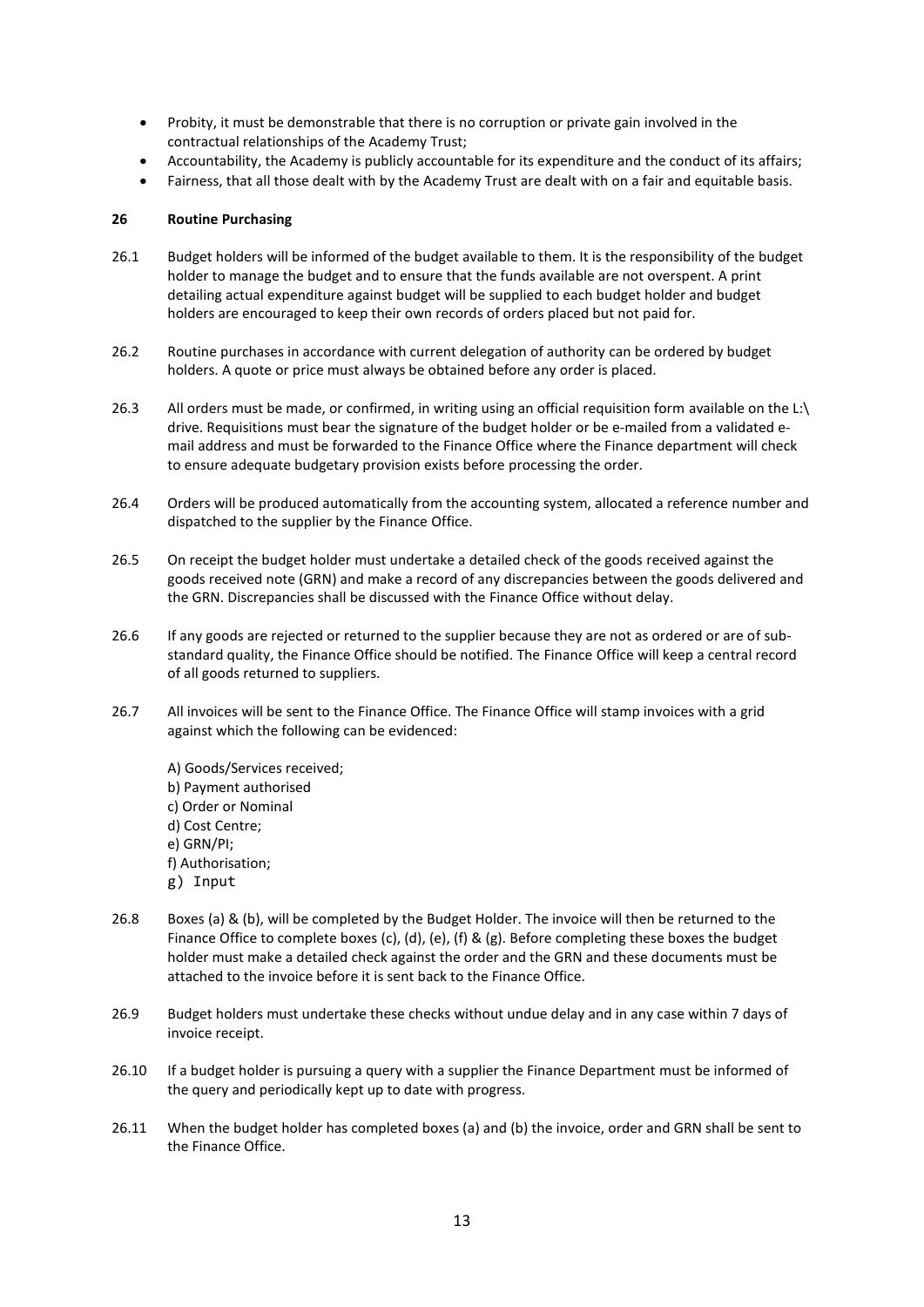- 26.12 The Finance Office will then input details of payments to be made to the purchase ledger and generate the payments required. The payments and associated paperwork must be authorised by two of the nominated cheque signatories.
- 26.13 Cheques or BACS payments will be dispatched to suppliers by the Finance Office who will evidence payment by production of a payment list and then place it in the appropriate file.

# **27 Orders over £5000 but less than £50000**

27.1 At least three estimates or price lists shall be obtained for all orders between £5000 and £50000 to identify the best source of the goods/services. Written details of documents obtained shall be prepared and retained by budget holders for audit purposes. Telephone quotes are acceptable if these are evidenced and e-mail or faxed confirmation of quotes has been received before a purchase decision is made.

## **28 Orders over £50000**

28.1 All goods/services ordered with a value over £50,000, or for a series of contracts which in total exceed £50,000 must be subject to formal tendering procedures or though suitable purchasing frameworks.

# **29 Orders over £181,302**

29.1 All goods/services ordered with a value over £181,302, or for a series of contracts which in total exceed £181,302 or building works over £4,551 413 must be subject to formal tendering procedures. The use of CPC for orders above this value meets the EU tender requirements. Purchases over £181,302 for goods/services or £4,551,413 for building works excluding VAT may fall under EU procurement rules which require advertising in the Official Journal of the European Union. Guidance on the OJEU thresholds is available from<http://www.ojec.com/Threshholds.aspx>

## **30 Orders over £25,000**

30.1 All orders with a value of £25,000 or more, exclusive of VAT, will be reported to the Audit and Risk Committee.

## **31 Forms of Tenders**

- 31.1 There are three forms of tender procedure: open, restricted and negotiated and the circumstances in which each procedure shall be used are described below.
- 31.2 Open Tender: This is where all potential suppliers are invited to tender. Consideration must be made how best to advertise for suppliers e.g. general press, trade journals or to identify all potential suppliers and contact directly if practical. This is the preferred method of tendering, as it is most conducive to competition and the propriety of public funds.

Restricted Tender: This is where suppliers are specifically invited to tender. Restricted tenders are appropriate where:

- There is a need to maintain a balance between the contract value and administrative costs,
- A large number of suppliers would come forward or because the nature of the goods are such that only specific suppliers can be expected to supply the Academy Trust's requirements,
- The costs of publicity and advertising are likely to outweigh the potential benefits of open tendering.

Negotiated Tender: The terms of the contract may be negotiated with one or more chosen suppliers. This is appropriate in specific circumstances: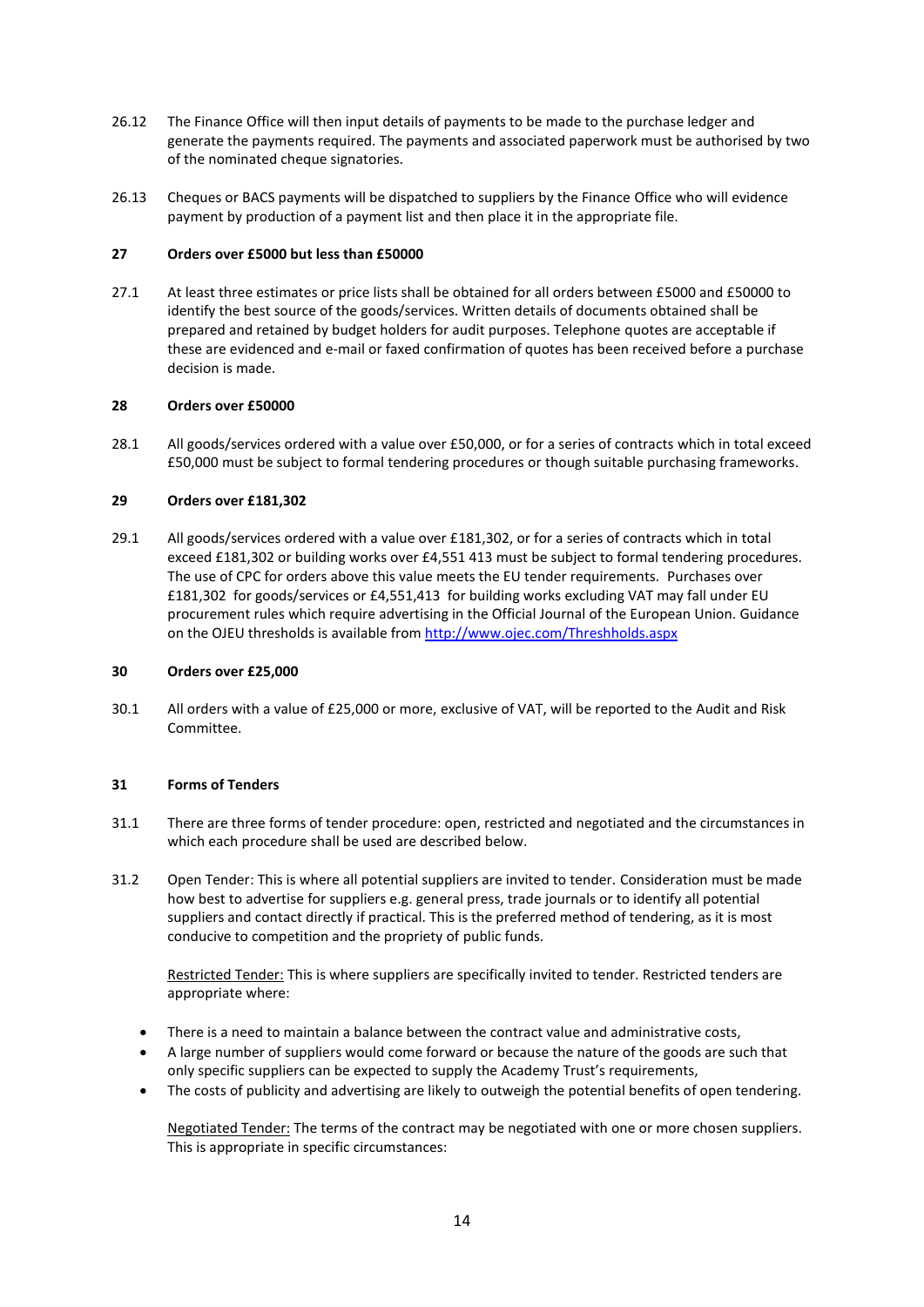- The above methods have resulted in either no or unacceptable tenders,
- Only one or very few suppliers are available,
- Extreme urgency exists,
- Additional deliveries by the existing supplier are justified.

## **32 Preparation for Tender**

- 32.1 Full consideration shall be given to:
	- Objective of project
	- Overall requirements
	- Technical skills required
	- After sales service requirements
	- Form of contract.
- 32.2 It may be useful after all requirements have been established to rank requirements (e.g. mandatory, desirable and additional) and award marks to suppliers on fulfilment of these requirements to help reach an overall decision.

#### **33 Invitation to Tender**

- 33.1 If a restricted tender is to be used then an invitation to tender must be issued. If an open tender is used an invitation to tender may be issued in response to an initial enquiry.
- 33.2 An invitation to tender shall include the following:
	- Introduction/background to the project:
	- Scope and objectives of the project;
	- Technical requirements;
	- Implementation of the project;
	- Terms and conditions of tender and
	- Form of response.

#### **34 Aspects to Consider**

## 34.1 Financial

Like shall be compared with like and if a lower price means a reduced service or lower quality this must be borne in mind when reaching a decision.

Care shall be taken to ensure that the tender price is the total price and that there are no hidden or extra costs.

- Is there scope for negotiation?
- Technical/Suitability
- Qualifications of the contractor
- Relevant experience of the contractor
- Descriptions of technical and service facilities
- Certificates of quality/conformity with standards

## 34.2 Quality control procedures

Details of previous sales and references from past customers.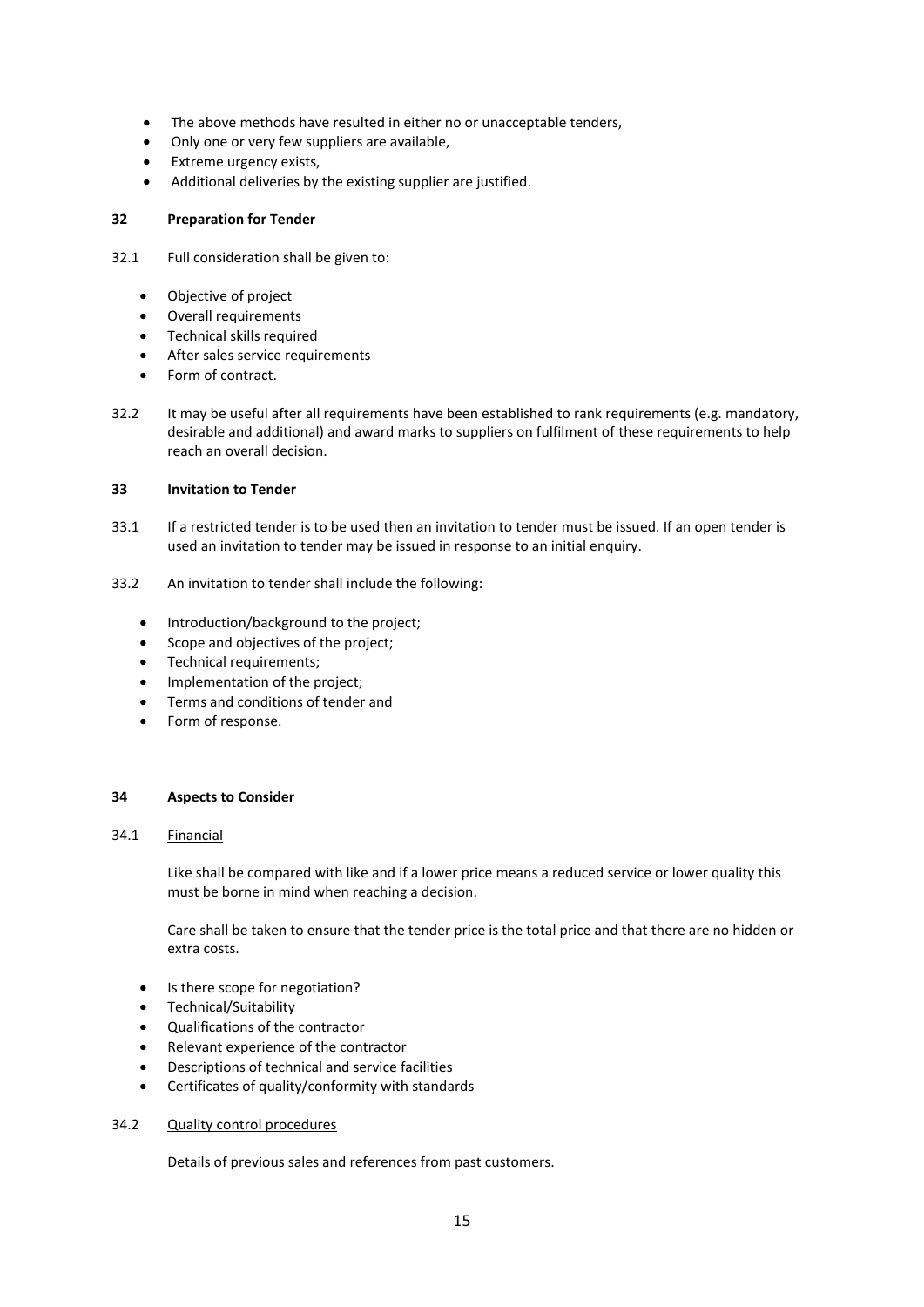# 34.3 Other Considerations

- Pre sales demonstrations
- After sales service
- Financial status of supplier. Suppliers in financial difficulty may have problems completing contracts and in the provision of after sales service. It may be appropriate to have an accountant or similarly qualified person examine audited accounts etc.

# **35 Tender Acceptance Procedures**

35.1 The invitation to tender shall state the date and time by which the completed tender document shall be received by the Academy Trust. Tenders shall be submitted in plain envelopes clearly marked to indicate they contain tender documents. The envelopes shall be time and date stamped on receipt and stored in a secure place prior to tender opening. Tenders received after the submission deadline shall not normally be accepted.

## **36 Tender Opening Procedures**

- 36.1 All tenders submitted shall be opened at the same time and the tender details shall be recorded. Two persons shall be present for the opening of tenders as follows:
	- For contracts over £181,302 the Trust Management Accountant, the Trust Operations Director or the CEO;
- 36.2 A separate record shall be established to record the names of the firms submitting tenders and the amount tendered. This record must be signed by both people present at the tender opening.

# **37 Tendering Procedures**

- 37.1 The evaluation process shall involve at least two people. Those involved shall disclose all interests, business and otherwise, that might impact upon their objectivity. If there is a potential conflict of interest then that person must withdraw from the tendering process.
- 37.2 Those involved in making a decision must take care not to accept gifts or hospitality from potential suppliers that could compromise or be seen to compromise their independence.
- 37.3 Full records shall be kept of all criteria used for evaluation and for contracts over £164,176. A report shall be prepared for the Resources Committee highlighting the relevant issues and recommending a decision. For contracts under £181,302 the decision and criteria shall be reported to the Resources Committee.
- 37.4 Where required by the conditions attached to a specific grant from the ESFA, the department's approval must be obtained before the acceptance of a tender.
- 37.5 The accepted tender shall be the one that is economically most advantageous to the Academy Trust. All parties shall then be informed of the decision.
- 37.6 The Academy Trust's regulations and procedures for obtaining competitive tenders and/or quotations may be set aside without reference to the Resources Committee where:
	- i. The supply is proposed under special arrangements negotiated by the school in which event the said special arrangements must be complied with
	- ii. The timescale genuinely precludes competitive tendering. Failure to plan the work properly is not a justification for single tender
	- iii. Specialist expertise is required and is available from only one source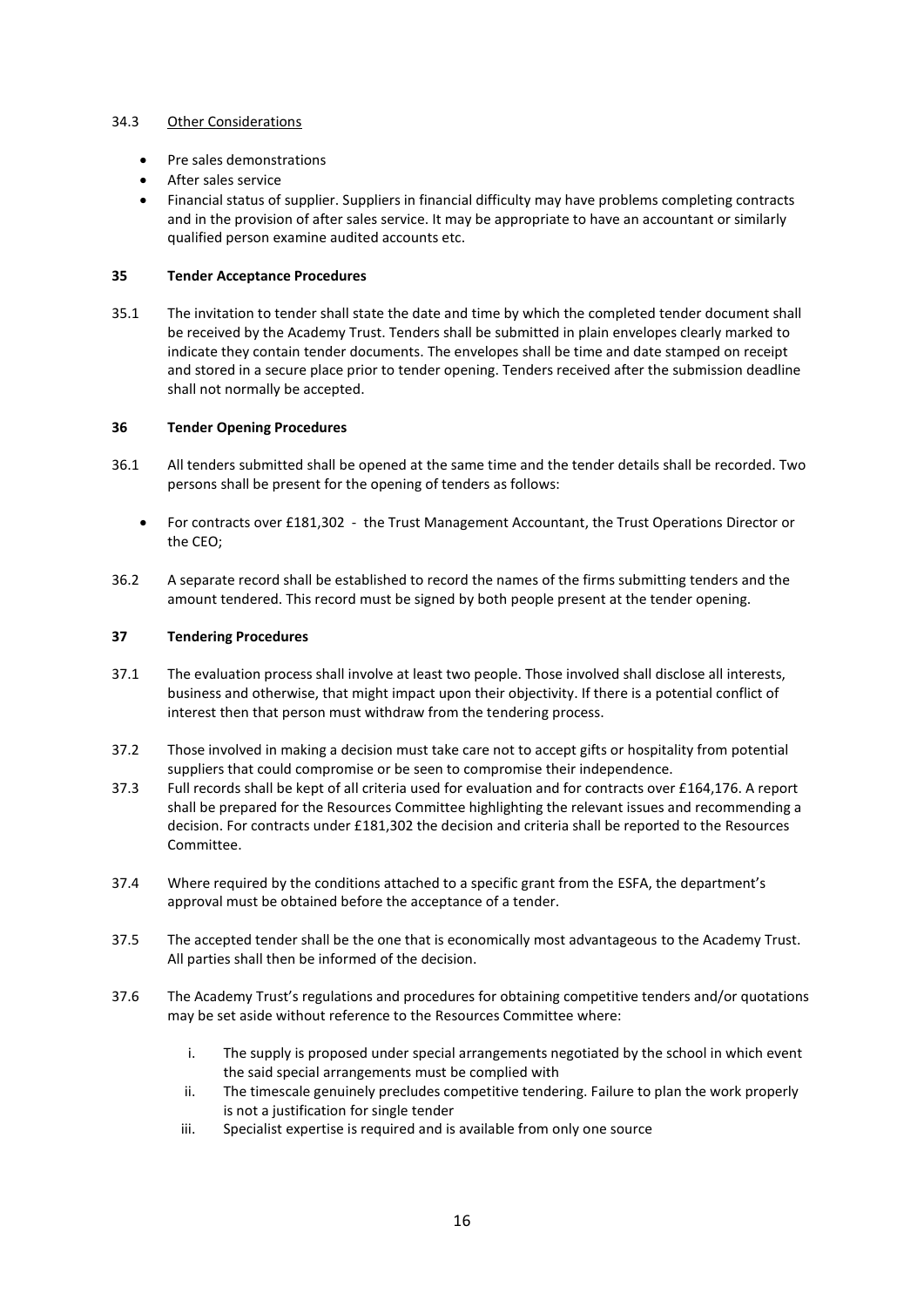- iv. The task is essential to complete the project, arises as a consequence of a recently completed assignment and engaging different consultants for the new task would be inappropriate
- v. There is a clear benefit to be gained from maintaining continuity with an earlier project. However in such cases the benefits of such continuity must outweigh any potential financial advantage to be gained by competitive tendering

# **38 Debit Cards**

38.1 The Academy Trust maintains a number of debit cards to assist in the purchasing of "on-line" items. All procedures covering approval and payments are the same as for normal purchases.

# **39 Liabilities and Write –offs**

- 39.1 The Trust can perform the following financial transactions:
	- o Writing off debts and losses
	- o Enter into guarantees, letters of comfort or indemnities
- 39.2 The academy trust **must** obtain ESFA's prior approval for previous transactions beyond the delegated limits set out below. The delegated limits subject to a maximum of £250,000, are:
	- 1% of total annual income or £45,000 (whichever is smaller) per single transaction
	- Cumulatively 2.5% of total annual income in any one financial year per category of transaction for Trusts that have not submitted timely, unqualified audited accounts for the previous two financial years.
	- Cumulatively 5% of total annual income in any one financial year per category of transaction for Trusts that have submitted timely, unqualified audited accounts for the previous two financial years.

# **40 Leases**

- 40.1 The Trust does not require ESFA's approval for operating leases except for some transactions relating to land or buildings.
- 40.2 The Trust **must** obtain ESFA's prior approval for the following leasing transactions:
	- Taking up a finance lease in any class of asset for any duration from another party (Borrowing)
	- Taking up a leasehold or tenancy agreement on land or buildings from another party for a term of seven or more years
	- Granting a leasehold interest, including a tenancy agreement, of any duration, on land and buildings to another party.

## **41 Income**

- 41.1 The main sources of income for the Academy are the grants from the ESFA. The receipt of these sums is monitored directly by the Trust Finance Manager who is responsible for ensuring that all grants due to the Academy Trust are collected.
- 41.2 The Academy Trust also obtains income from:
	- Students, mainly for trips and
	- The public, for lettings.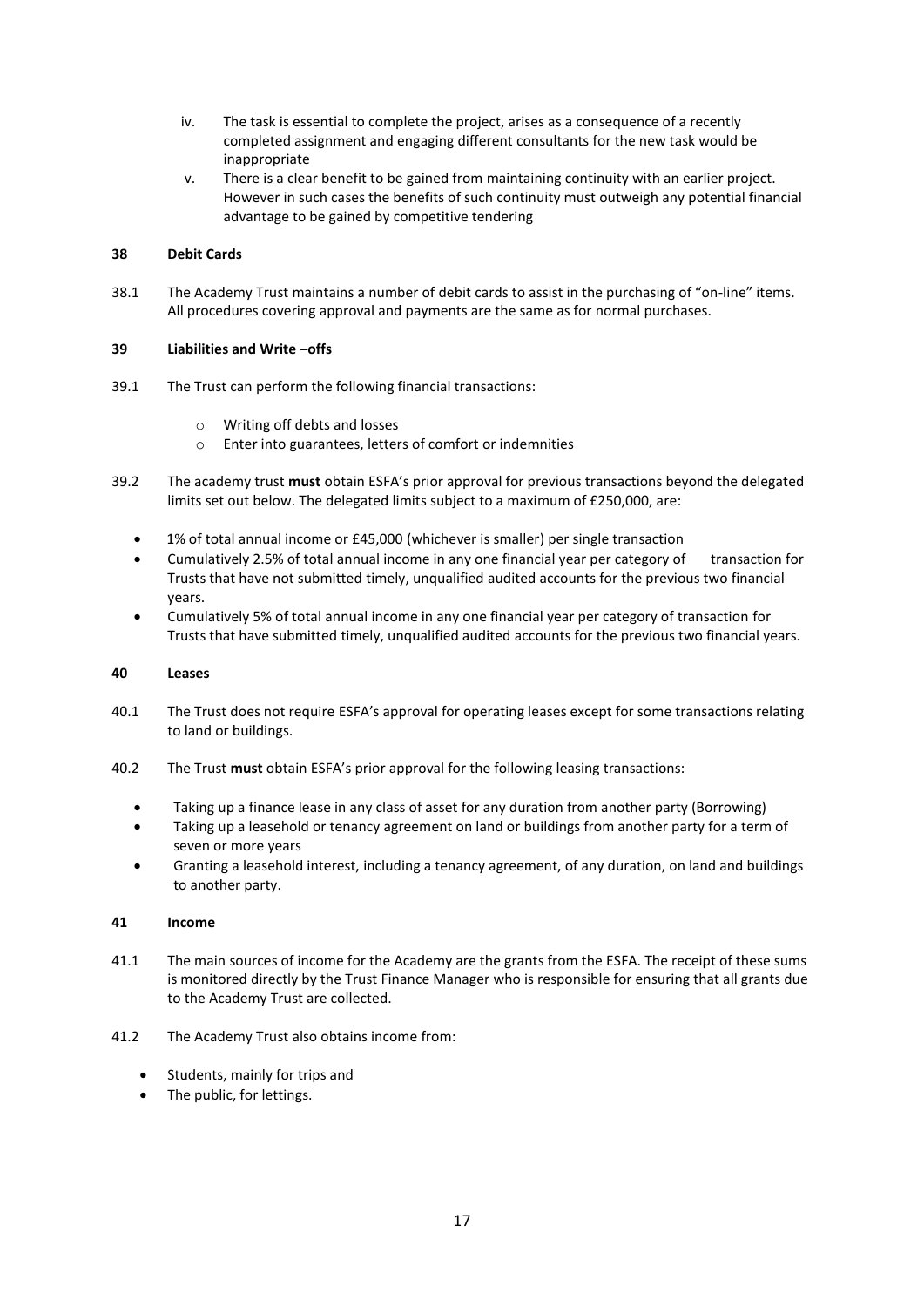# 41.3 Trips

- 41.4 A lead teacher must be appointed for each trip to take responsibility for the management of the trip, including discussions with the Trust Finance Manager as to the level of charge to be made to ensure the trip does not run at a loss.
- 41.5 All payments are to be sent to the Finance Office. A receipt will be issued via Parentpay online for all monies collected and the value of the receipt will be recorded against the student making the payment.
- 41.6 The (Senior) Finance Officer shall maintain an up to date record for each student showing the amount paid and the amount outstanding. This record shall be sent to the lead teacher who will be responsible for assisting in the chasing of outstanding amounts.

# 41.7 Lettings

- 41.8 The (Senior) Finance Officer in liaison with the Head of Property & Estates and school site staff are responsible for maintaining records of bookings of the facilities and for identifying the sums due from each organisation. Payments will be invoiced for the use of facilities.
- 41.9 Details of organisations using the facilities will be maintained by the Finance Assistant who will establish a sales ledger account and produce a sales invoice from the accounting system. The Finance Assistant is responsible for chasing outstanding debts and ensuring no use is made of the facilities unless payment has been made.
- 41.10 No debts shall be written off without the express approval of the Trust Management Accountant. The Trust Management Accountant will notify the Audit and Risk Committee of any amounts over £100 and the reasoning behind the decision (the ESFA's prior approval is also required if debts to be written off are above the value set out in the annual funding letter).
- 41.11 Organisations using the facilities shall be instructed to send all payments to the Finance Office.

## **42 Custody**

- 42.1 Official Academy receipts shall be issued for all cash and cheques received where no other formal documentation exists. All cash and cheques must be kept in the Finance Office safe prior to banking. Banking shall take place once a week if the sums collected exceed the £5000 insurance limit on the Finance Office safe.
- 42.2 Monies collected must be banked in their entirety in the appropriate bank account. The (Senior) Finance Officer is responsible for preparing reconciliations between the sums collected, the sums deposited at the bank and the sums posted to the accounting system. The reconciliations must be prepared promptly after each banking and must be reviewed and certified by the Trust Finance Manager.

## **43 Cash Management**

- 43.1 Bank Accounts
- 43.2 The opening of all accounts must be authorised by the Board who must set out, in a formal memorandum, the arrangements covering the operation of accounts, including any transfers between accounts and cheque signing arrangements. The operation of systems such as Bankers Automatic Clearing System (BACS) and other means of electronic transfer of funds must also be subject to the same level of control.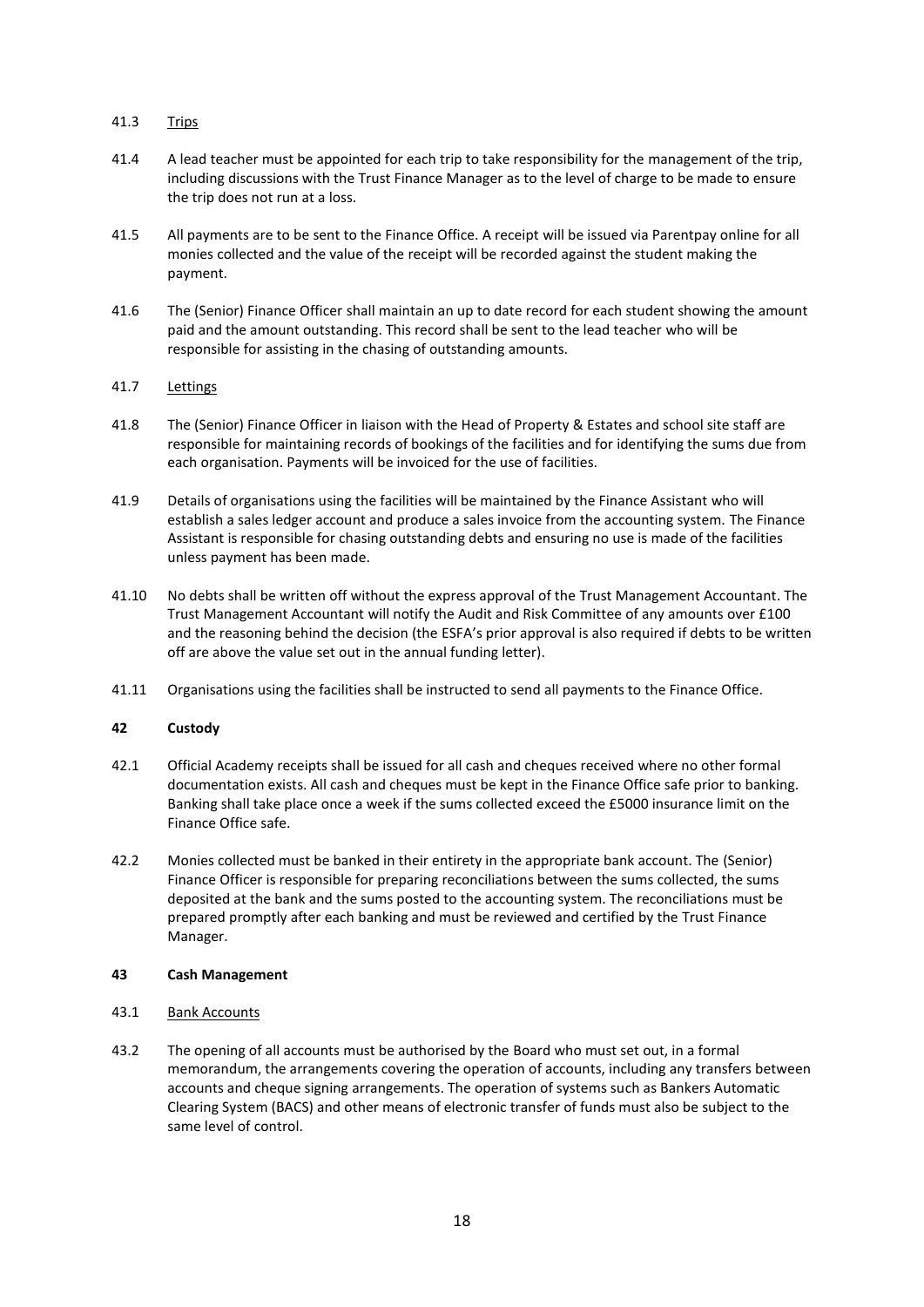## 43.3 Deposits

- 43.4 Particulars of any deposit must be entered on a copy paying-in slip, counterfoil or listed in a supporting book. The details shall include:
	- The amount of the deposit and
	- A reference, such as the number of the receipt or the name of the debtor.

#### 43.5 Payments and withdrawals

- 43.6 All cheques and other instruments authorising withdrawal from Academy Trust bank accounts must bear the signatures of two of the following authorised signatories:
	- CEO;
	- **•** Trust Operations Director
	- Trust Finance Manager;
	- Other authorised signatory as agreed by the Academy
- 43.7 This provision applies to all accounts, public or private, operated by or on behalf of the Board of the Academy Trust.
- 43.8 Administration
- 43.9 The Trust Finance Manager must ensure bank statements are received regularly and that reconciliations are performed at least on a monthly basis. Reconciliation procedures must ensure that:
	- All bank accounts are reconciled to the Academy Trust's cash book;
	- Reconciliations are prepared by the Trust Finance Manager;
	- Reconciliations are subject to an independent monthly review carried out by the Trust Operations Director or CEO;
	- Adjustments arising are dealt with promptly.

## 43.10 Petty Cash Accounts

- 43.11 The Academy Trust maintains a maximum cash balance of £1000. The cash is administered by the Trust Finance Manager and is kept in the Finance office safe.
- 43.12 Deposits
- 43.13 The only deposits to petty cash shall be from cheques cashed specifically for the purpose. The receipt shall be recorded in the petty cash system with the date, amount and a reference, normally the cheque number, relating to the payment. All other cash receipts for whatever reason shall be paid directly into the bank.

## 43.14 Payments and Withdrawals

43.15 In the interests of security, petty cash payments will be limited to £100, unless the Trust Finance Manager approves a higher payment at the CEO's request. Higher value payments shall be made by cheque directly from the main bank account as a cash book payment.

## 43.16 Administration

43.17 The (Senior) Finance Officer is responsible for entering all transactions into the petty cash records on a regular basis and regular as well as unannounced cash counts shall be undertaken by the Trust Finance Manager to ensure that the cash balance reconciles to supporting documentation.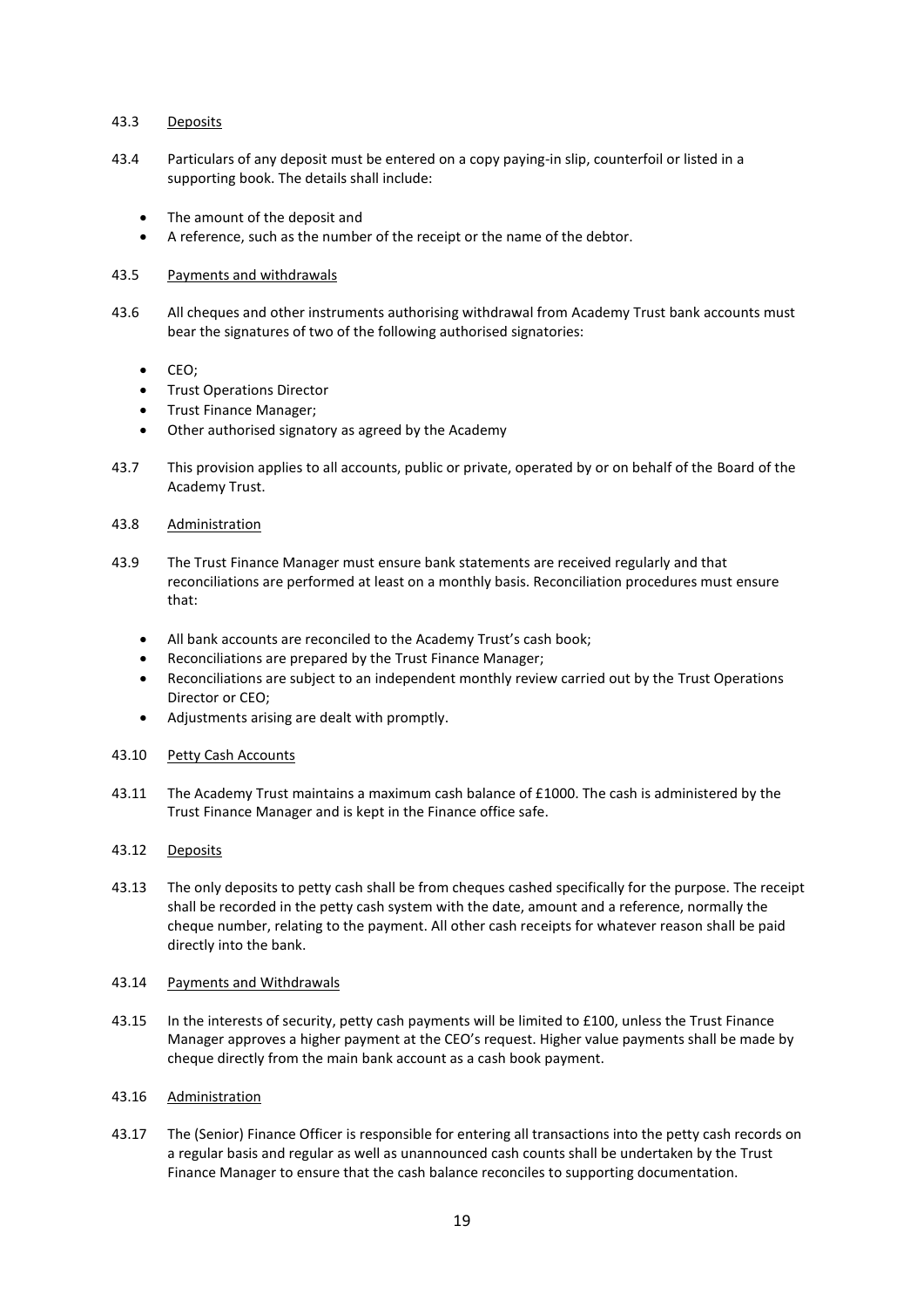## 43.18 Physical Security

43.19 Petty cash shall be held in a locking cash box which is put in the safe overnight.

# 43.20 Cash Flow Forecasts

43.21 The Trust Management Accountant is responsible for preparing cash flow forecasts to ensure that the Academy Trust has sufficient funds available to pay for day to day operations. If significant balances can be foreseen, steps shall be taken to invest the extra funds. Similarly plans shall be made to transfer funds from another bank account or to re-profile GAG to cover potential cash shortages.

## 43.22 Investments

- 43.23 Investments must be made only in accordance with written procedures approved by the Board.
- 43.24 All investments must be recorded in sufficient detail to identify the investment and to enable the current market value to be calculated. The information required will normally be the date of purchase, the cost and a description of the investment. Additional procedures may be required to ensure any income receivable from the investment is received.

## **44 Fixed assets**

- 44.1 Asset register
- 44.2 All items purchased with a value over the Academy's capitalisation limit must be entered in an asset register. The asset register shall include the following information:
	- **•** Asset description
	- Asset number
	- Serial number
	- Date of acquisition
	- Asset cost
	- Source of funding (% of original cost funded from DFE grant and % funded from other sources)
	- Expected useful economic life
	- Depreciation
	- Current book value
	- Location
	- Name of member of staff responsible for the asset
- 44.3 The Asset Register helps to:
	- Ensure that staff take responsibility for the safe custody of assets;
	- Enable independent checks on the safe custody of assets, as a deterrent against theft or misuse;
	- Manage the effective utilisation of assets and to plan for their replacement;
	- The external auditors to draw conclusions on the annual accounts and the Academy's financial system and
	- Support insurance claims in the event of fire, theft, vandalism or other disasters.

# 44.4 Security of assets

- 44.5 Stores and equipment must be secured by means of physical and other security devices. Only authorised staff may access the stores.
- 44.6 All the items in the register should be permanently and visibly marked as the Academy's property and there should be a regular (at least annual) count by someone other than the person maintaining the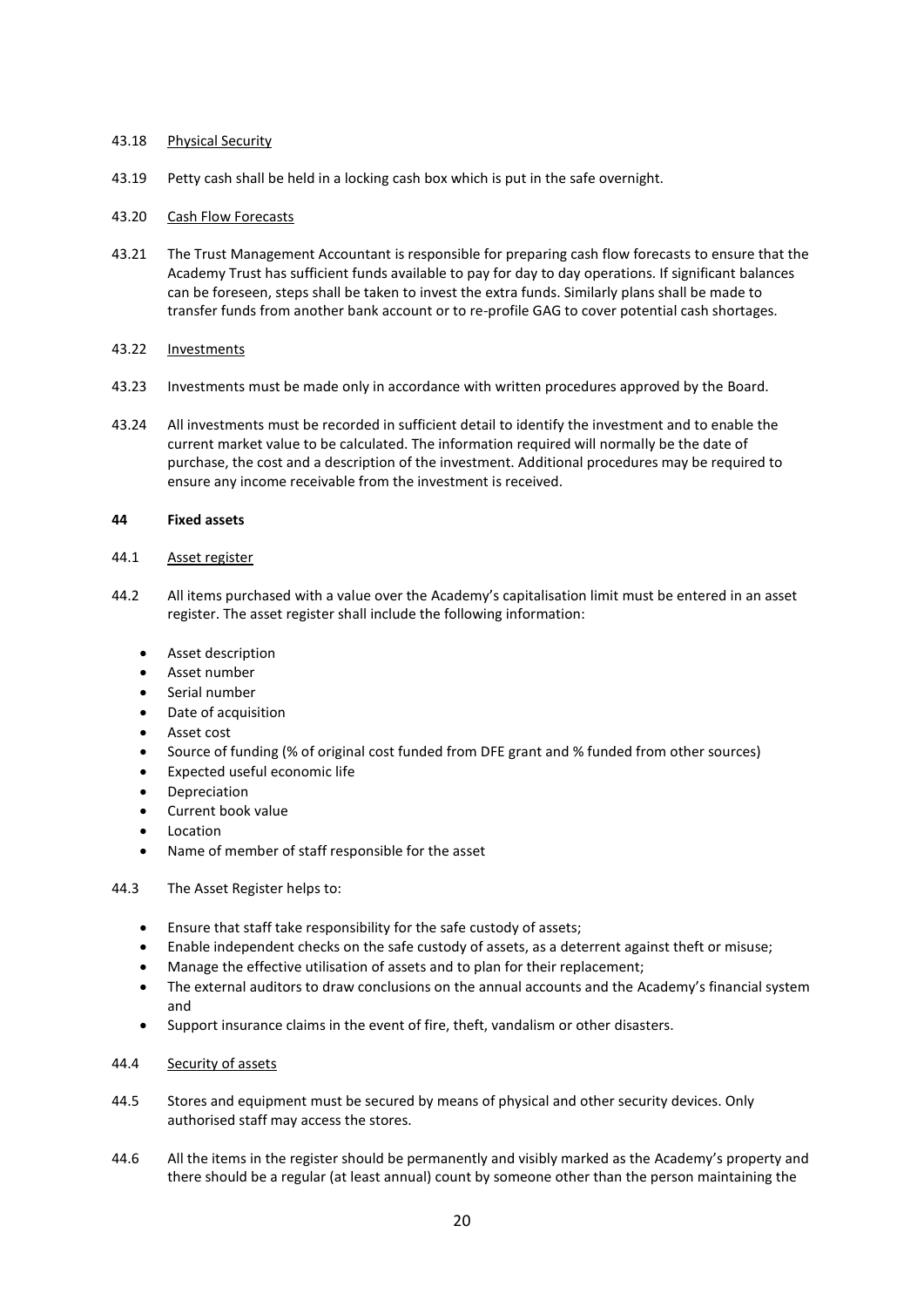register. Discrepancies between the physical count and the amount recorded in the register shall be investigated promptly and, where significant, reported to the Audit and Risk Committee. Inventories of Academy property shall be kept up to date and reviewed regularly.

44.7 Where items are used by the Academy Trust but do not belong to it this shall be noted.

## **45 Disposals**

- 45.1 Items which are to be disposed of by sale or destruction must be authorised for disposal by the Trust Operations Director and, where significant, shall be sold following competitive tender. Disposal of equipment to staff is not encouraged, as it may be more difficult to evidence the Academy Trust obtained value for money in any sale or scrapping of equipment. In addition, there are complications with the disposal of computer equipment, as the Academy would need to ensure licences for software programmes have been legally transferred to a new owner.
- 45.2 The Academy Trust is expected to reinvest the proceeds from all asset sales for which capital grant was paid in other Academy assets. If the sale proceeds are not reinvested then the Academy must repay to the ESFA a proportion of the sale proceeds.
- 45.3 All disposals of land must be agreed in advance with the Secretary of State.

## **46 Loan of Assets**

- 46.1 Items of Academy Trust property must not be removed from Academy premises without the authority of the Head of Department. A record of the loan must be recorded on a loan agreement and booked back in when it is returned.
- 46.2 If assets are on loan for extended periods or to a single member of staff on a regular basis the situation may give rise to a "benefit-in-kind" for taxation purposes. Loans shall therefore be kept under review and any potential benefits discussed with the Academy's auditors.

#### **47 Other Matters**

#### **Irregular or improper transactions**

Situations may arise where it may appear to the Trust to make sense to enter into a transaction which is irregular, improper or does not provide value for money. In these circumstances the Trust must seek prior, written permission from the ESFA. Such transactions may additionally require HM Treasury approval dependent on the nature of the transaction involved.

## **Managing Surplus General Annual Grant (GAG)**

It is important that grant is spent as needed to avoid excess calls on Exchequer funding and public borrowing. The ESFA previously set limits on the amount of GAG that could be carried forward from one year to the next. These limits have now been removed so that academy trusts have the freedom to keep money aside for when it is needed most and to build up reserves, for example for long-term capital projects.

The DfE expects academy trusts to use their allocated funding for the full benefit of their current pupils. Therefore, it is important that, if the Trust has a substantial surplus, they have a clear plan for how it will be used to benefit their pupils.

The ESFA will also verify the sums of unspent funds when it checks the Trust's accounts and highlight and report, to the relevant DfE Boards, any cases where it has serious concerns about a long-term substantial surplus with no clear plans for use.